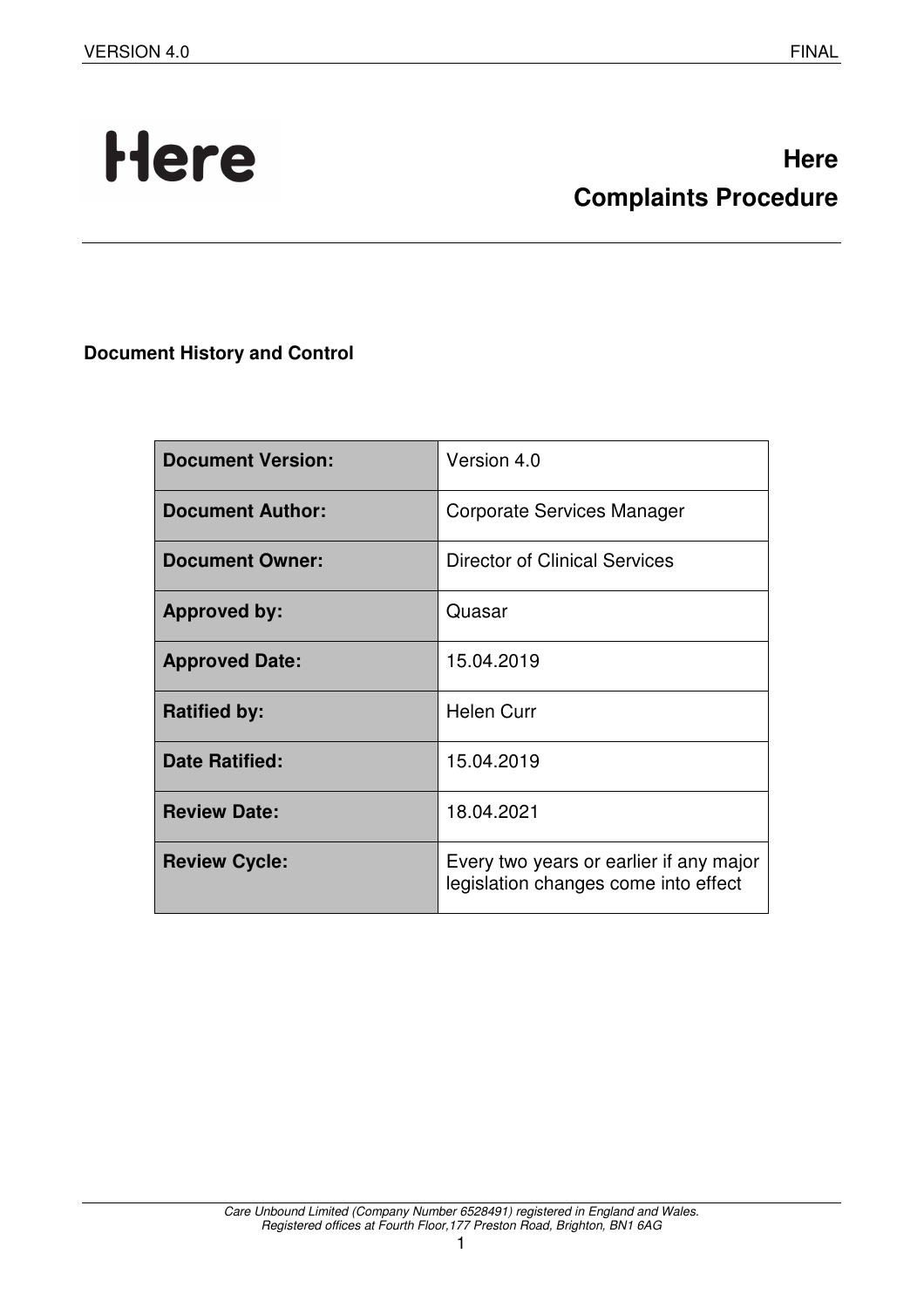| <b>Version</b> | <b>Date</b> | <b>Brief summary of</b><br>change                                                              | <b>Reviewer</b>                             | <b>Executive</b><br>Team<br>approval | <b>Board</b><br>approval |
|----------------|-------------|------------------------------------------------------------------------------------------------|---------------------------------------------|--------------------------------------|--------------------------|
| 0.1            | 12.02.2008  | <b>Initial Draft</b>                                                                           | Tracey<br>Fossaluzza                        | N/A                                  | N/A                      |
| 0.2            | 1.03.2008   | <b>Revisions</b>                                                                               | Samantha<br>Horwill                         | N/A                                  | N/A                      |
| 0.3            | 2.03.2008   | <b>Revisions</b>                                                                               | Zoe Nicholson                               | N/A                                  | N/A                      |
| 0.4            | 30.03.2008  | Changes                                                                                        | Tracey<br>Fossaluzza                        | N/A                                  | N/A                      |
| 0.5            | 12.05.2008  | Changes                                                                                        | Zoe Nicholson                               | 20.5.2008                            | N/A                      |
| 0.6            | 20.10.2008  | <b>Revisions</b>                                                                               | Zoe Nicholson /<br><b>Matthew Riley</b>     | N/A                                  | 11.11.2008               |
| 0.7            | 3.02.2010   | Major Revisions and<br>Changes                                                                 | Tina<br>Livingstone                         | N/A                                  | 2.3.2010                 |
| 0.8            | 25.10.2011  | Revisions. split out<br>Policy and Procedure<br>into separate<br>documents                     | <b>Matthew Riley</b>                        | 11.01.2012                           | N/A                      |
| 0.8            | 11.01.2012  | Minor changes after<br>review by Here Exec<br>Team (QUASAR)                                    | <b>Matthew Riley</b>                        | 11.01.2012                           | N/A                      |
| 0.9            | 28.04.2012  | Remove reference to<br>"cooling-off" period<br>and include<br>agreement about<br>response time | <b>Matthew Riley</b>                        | <b>Middles</b><br>21.5.2012          | 4.9.2012                 |
| 1.0            | 4.7.2013    | Scheduled review<br>due and changes to<br>new response letter<br>templates being<br>available  | Janet Syder<br>and Jon Ota                  | <b>Middles</b><br>11.2.2014          | N/A                      |
| 1.1            | 12.5.2015   | Review due to<br>changes in procedure<br>and split policy from<br>procedure                    | Janet Syder, Jo<br>Howe and<br>Josie Wilson | 22.9.2015                            | N/A                      |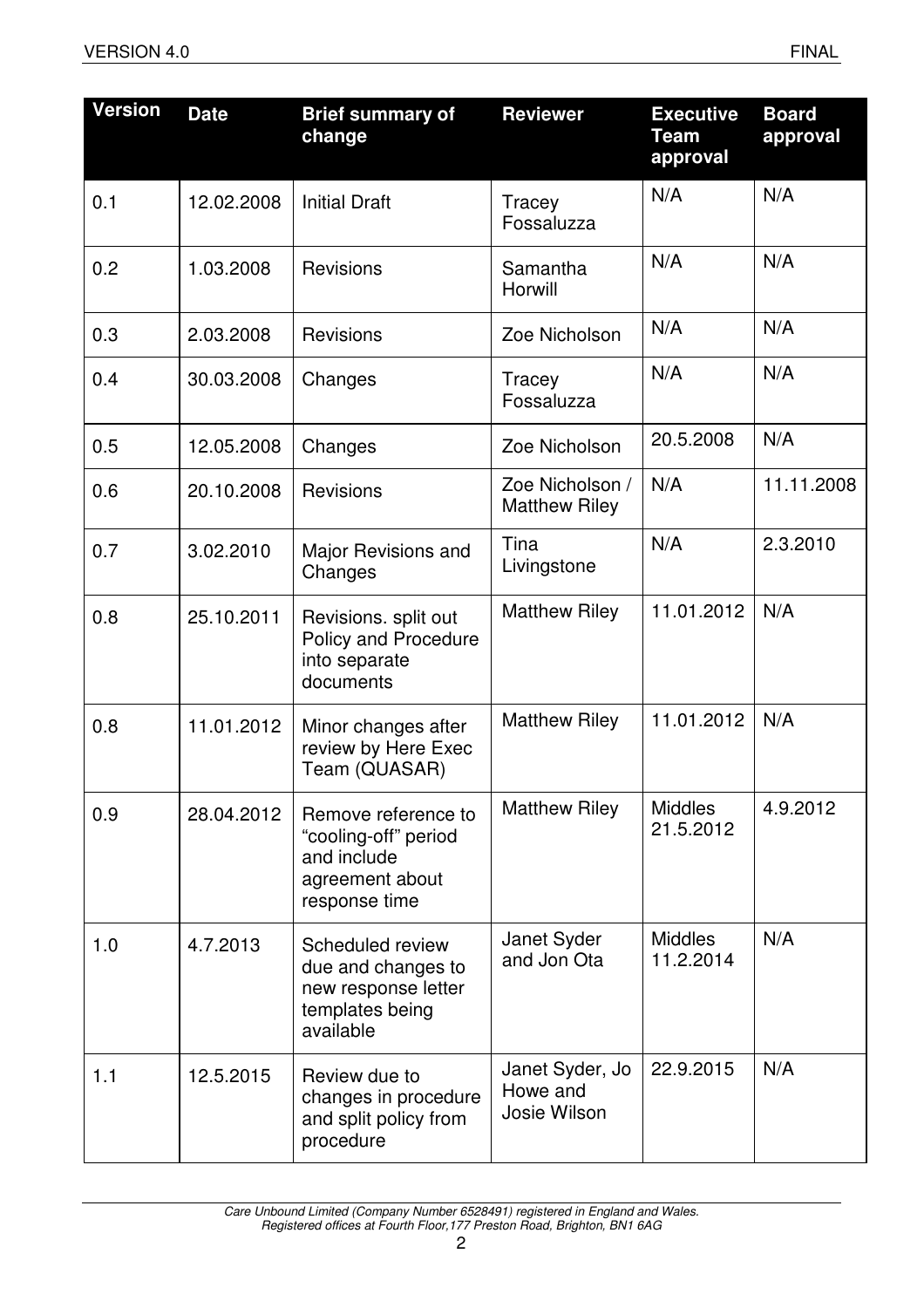| 1.2 | 18.12.2015 | Independent review                                                          | Carla Gilfoyle                     | 18.12.2015                    | N/A |
|-----|------------|-----------------------------------------------------------------------------|------------------------------------|-------------------------------|-----|
| 2.0 | 21.12.2015 | Final version                                                               | Janet Syder                        | N/A                           | N/A |
| 2.1 | 14.0.2016  | Review due to<br>amendments needs<br>from Middles/Patient<br>Safety group   | Jo<br>Howe/Charlie<br><b>Balfe</b> | <b>TBC</b>                    | N/A |
| 2.2 | 21.11.2016 | <b>Changes from BICS</b><br>to Here &<br>Grammatical<br>Corrections         | Naomi Eades                        | N/A                           | N/A |
| 2.3 | 10.01.2018 | New review date<br>agreed 18.04.18 to<br>allow for full strategic<br>review | Naomi Eades                        | N/A                           | N/A |
| 3.1 | 13.05.2019 | <b>Scheduled Review</b>                                                     | <b>Helen Curr</b><br>Jason Willcox | N/A<br>No<br>major<br>changes | N/A |
| 4.0 | 31.05.2019 | Final version                                                               | Peter Strong                       | N/A                           | N/A |

| <b>Procedure Awareness</b>                                                                                                   |                                                                                                                                                                                                                                                                                                                                                                        |  |
|------------------------------------------------------------------------------------------------------------------------------|------------------------------------------------------------------------------------------------------------------------------------------------------------------------------------------------------------------------------------------------------------------------------------------------------------------------------------------------------------------------|--|
| People who need to know this<br>procedure in detail and know where to<br>find it                                             | Executive Team, MSK Patient Director, MSK<br>Community Service Lead, Clinical Lead, Wellbeing<br>Operational Manager, Service Managers,<br>Integrated Care Managers, Assistant Integrated<br>Care Managers, Sussex MSK Partnership Central<br>Quality and Improvement Officer, Wellbeing<br>Service Governance Coordinator, and Senior<br><b>Patient Care Advisors</b> |  |
| People who need to have a broad   All other members of staff<br>understanding of this procedure and<br>know where to find it |                                                                                                                                                                                                                                                                                                                                                                        |  |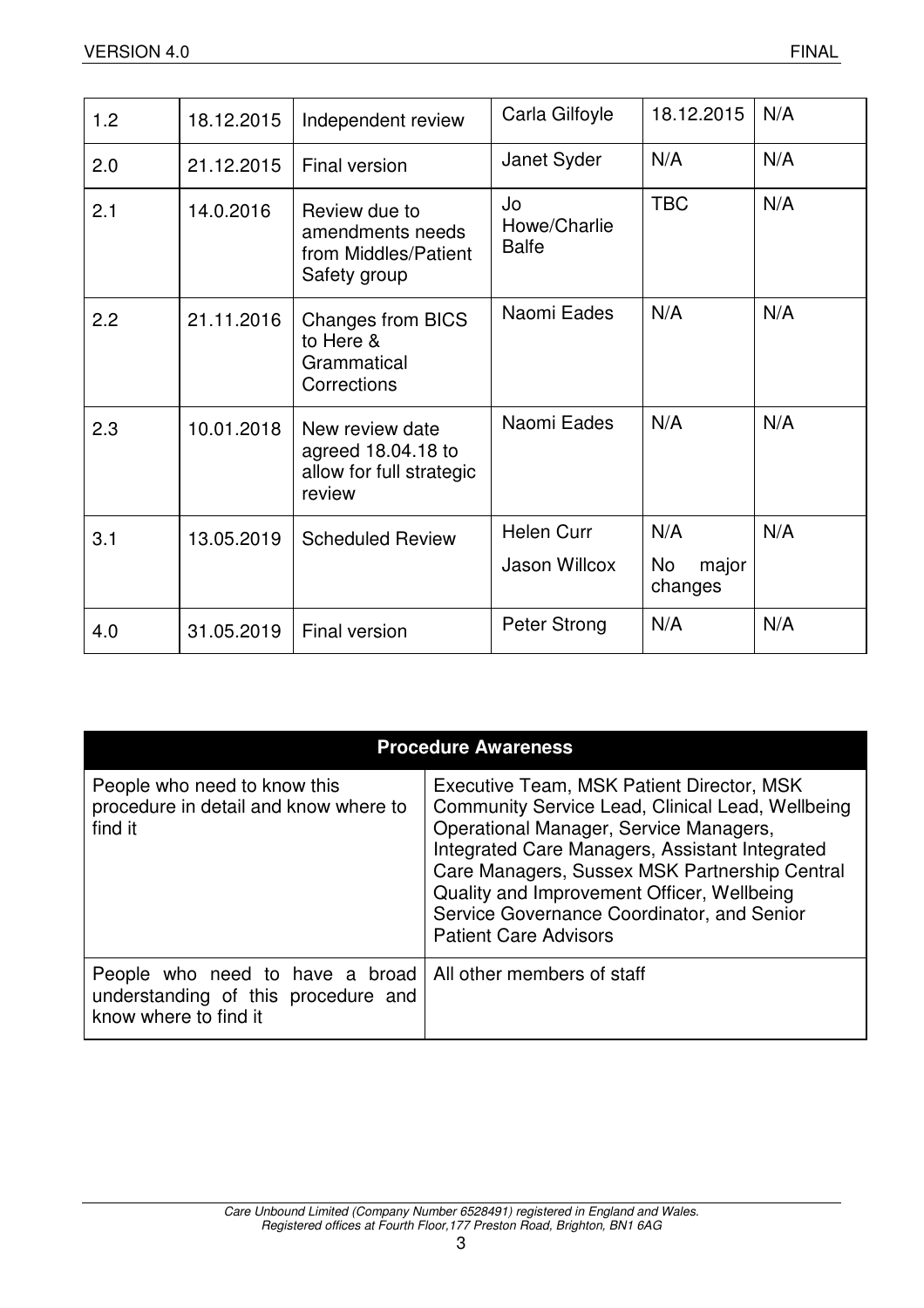|                                                                                                              | <b>Training Requirements</b> |
|--------------------------------------------------------------------------------------------------------------|------------------------------|
| People who need to be trained in detail   Individually identified staff<br>on the contents of this procedure |                              |
| People who we would recommend   N/A<br>should carry out basic level training of<br>this procedure            |                              |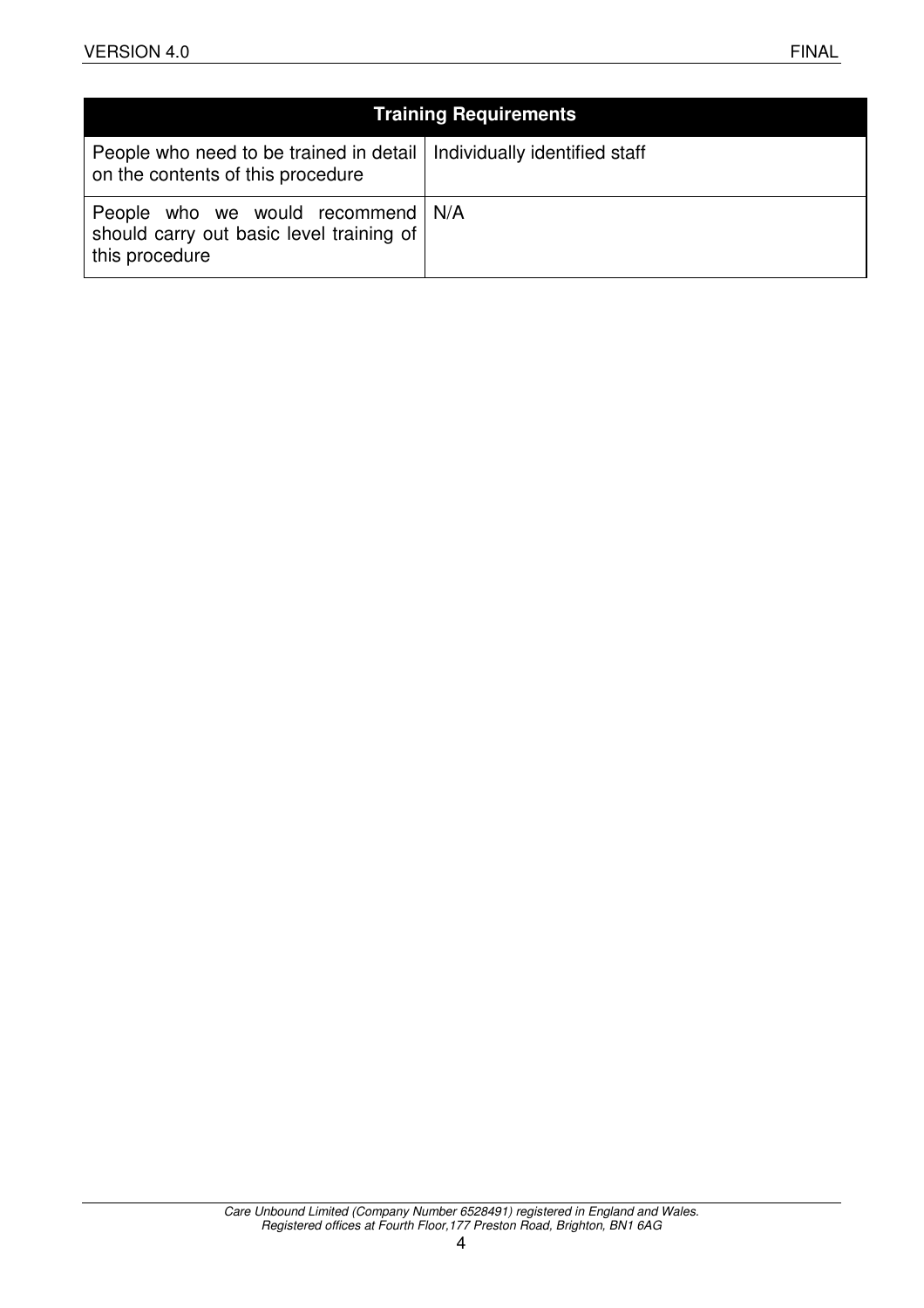# **Contents**

| 1. |                                                                                       | 6  |
|----|---------------------------------------------------------------------------------------|----|
| 2. |                                                                                       | 6  |
| 3. |                                                                                       |    |
| 4. |                                                                                       | 7  |
| 5. |                                                                                       |    |
| 6. |                                                                                       | 10 |
| 7. |                                                                                       |    |
| 8. | Escalation of Complaint to the Parliamentary and Health Service Ombudsman ________ 15 |    |
| 9. |                                                                                       | 15 |
|    |                                                                                       | 16 |
|    |                                                                                       | 16 |
|    |                                                                                       |    |
|    |                                                                                       |    |
|    |                                                                                       |    |
|    |                                                                                       | 17 |
|    |                                                                                       |    |
|    |                                                                                       |    |
|    |                                                                                       | 22 |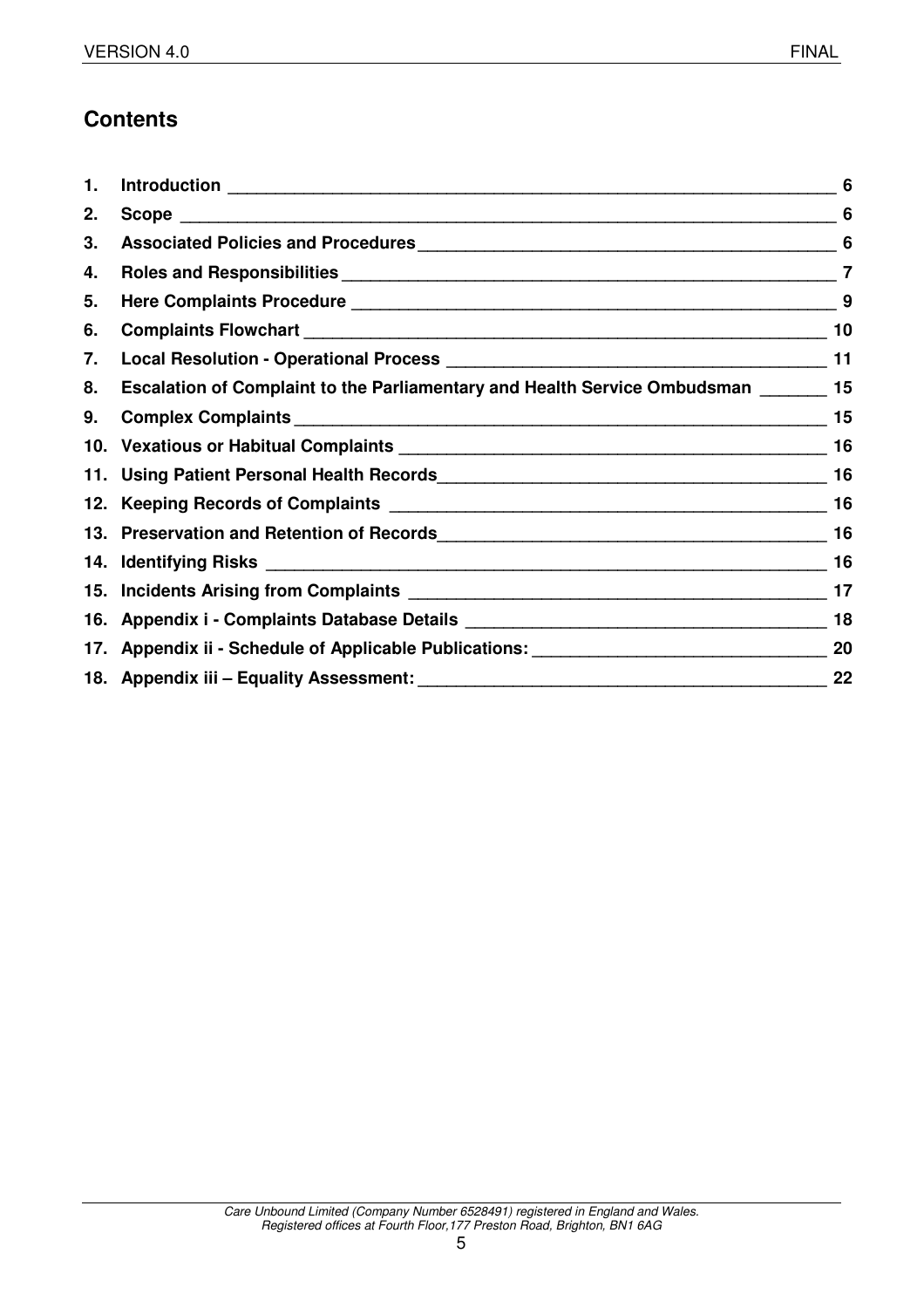## **1. Introduction**

Here considers good complaints management a valuable and integral tool for developing and improving the service provided to patients and other health professionals.

Here has therefore developed a well-defined process for receiving, investigating and resolving complaints to support an organisational culture that values complaints and meets the requirements of the law and national guidance.

The objectives are to ensure the efficient handling of complaints and to resolve the complaint impartially, and without unlawful discrimination or prejudice, in a way that satisfies the complainant whilst being fair to staff. Here will identify good practice, remedy any faults found and capture learning to continually develop the services it provides.

This document describes the operational process for managing complaints within Here.

The electronic copy of the Complaints Procedure is located in **S:\BICS Operations\Policies\BICS Policies\Governance\Complaints Policy** – if for any reason you are unable to access this file please inform the Quality Coach or other appropriate individual in order to rectify.

### **2. Scope**

This procedure applies to all colleagues who are directly employed by Here, including triagers, agency staff, students on placements, and volunteers. For the avoidance of doubt, where "colleague" or "individual" is used this means "employee". Where Line Manager/Colleague is used this means Line Manager or Lead Team member for personnel issues in a self-managing team. The procedure must be used for all complaints that affect patients, clients, colleagues, external contractors or visitors.

### **3. Associated Policies and Procedures**

This Procedure should be read in conjunction with:

- Complaints Policy
- Information Governance Policy Appendix ix Records Management Policy
- Information Governance Policy
- Incident Reporting Policy
- Incident Reporting Procedure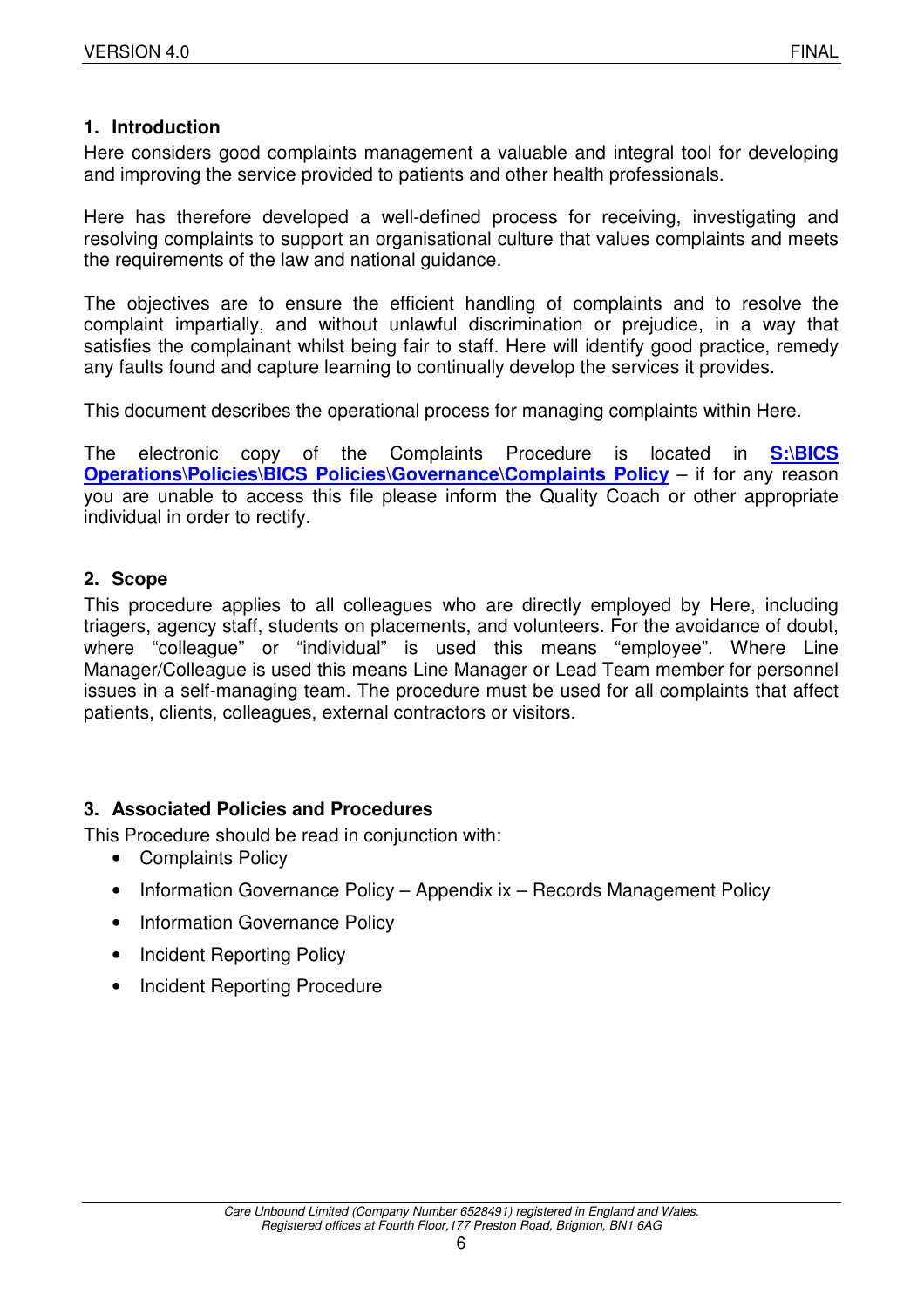# **4. Roles and Responsibilities**

| <b>Role</b>                | <b>Responsibilities</b>                                                                                                                                                                                                                                                                                                                                                                                                                                                                                                                                                                                                                                                                                                                                       |  |
|----------------------------|---------------------------------------------------------------------------------------------------------------------------------------------------------------------------------------------------------------------------------------------------------------------------------------------------------------------------------------------------------------------------------------------------------------------------------------------------------------------------------------------------------------------------------------------------------------------------------------------------------------------------------------------------------------------------------------------------------------------------------------------------------------|--|
| <b>Board</b>               | The Here Board holds ultimate responsibility for all<br>$\bullet$<br>investigation and learning from complaints registered by<br>Here. The Board will support the Clinical Directors in<br>investigation and management of complaints where<br>necessary (such as communicating with the media,<br>patients, employees, Practices or other organisations)<br>The Board will receive quarterly summary reports<br>$\bullet$<br>concerning the number of complaints, classification,<br>severity and learning and any emerging trends<br>The Chief Executive and Clinical Directors may request<br>$\bullet$<br>that individual complaints are reviewed by the Board<br>members either during scheduled Board meetings, or on<br>an ad-hoc basis when necessary |  |
| <b>Chief Executive</b>     | Will take action if specific risks are identified arising from<br>$\bullet$<br>complaints                                                                                                                                                                                                                                                                                                                                                                                                                                                                                                                                                                                                                                                                     |  |
| <b>Caldicott Guardian</b>  | Is responsible for ensuring the protection and use of<br>$\bullet$<br>patient identifiable information, which may be used<br>during the complaint investigation process                                                                                                                                                                                                                                                                                                                                                                                                                                                                                                                                                                                       |  |
| <b>Head of Informatics</b> | Should maintain computerised records of all complaints.<br>$\bullet$<br>Will set up and maintain systems for the analysis of<br>information to identify emerging trends and patterns                                                                                                                                                                                                                                                                                                                                                                                                                                                                                                                                                                          |  |
| <b>Clinical Directors</b>  | Make the decision to escalate a complaint to the<br>$\bullet$<br>Parliamentary and Health Ombudsman                                                                                                                                                                                                                                                                                                                                                                                                                                                                                                                                                                                                                                                           |  |
|                            | Will sign-off final response letters when referring to<br>$\bullet$<br>Ombudsman                                                                                                                                                                                                                                                                                                                                                                                                                                                                                                                                                                                                                                                                              |  |
| <b>Complaints Lead*</b>    | Will define a complainant as Vexatious or Habitual<br>$\bullet$                                                                                                                                                                                                                                                                                                                                                                                                                                                                                                                                                                                                                                                                                               |  |
|                            | Will review and sign-off the response to each complaint                                                                                                                                                                                                                                                                                                                                                                                                                                                                                                                                                                                                                                                                                                       |  |
|                            | Responsible for escalating to Clinical Director if decision<br>needs to be made to escalate complaint to Ombudsman                                                                                                                                                                                                                                                                                                                                                                                                                                                                                                                                                                                                                                            |  |
|                            | Will decide on appropriate forum for closure of<br>$\bullet$<br>complaints                                                                                                                                                                                                                                                                                                                                                                                                                                                                                                                                                                                                                                                                                    |  |
|                            | If required, notify and agree with other organisations<br>$\bullet$<br>who is best placed to lead on handling complaint (or<br>delegate action to Complaints Manager, Investigator or<br>Coordinator)                                                                                                                                                                                                                                                                                                                                                                                                                                                                                                                                                         |  |
| <b>Complaint Managers*</b> | Supervise the investigation of complaints                                                                                                                                                                                                                                                                                                                                                                                                                                                                                                                                                                                                                                                                                                                     |  |
|                            | Responsibility for ensuring compliance of complaint<br>response timeframes                                                                                                                                                                                                                                                                                                                                                                                                                                                                                                                                                                                                                                                                                    |  |
| <b>Complaints</b>          | Investigates complaint                                                                                                                                                                                                                                                                                                                                                                                                                                                                                                                                                                                                                                                                                                                                        |  |

Care Unbound Limited (Company Number 6528491) registered in England and Wales. Registered offices at Fourth Floor,177 Preston Road, Brighton, BN1 6AG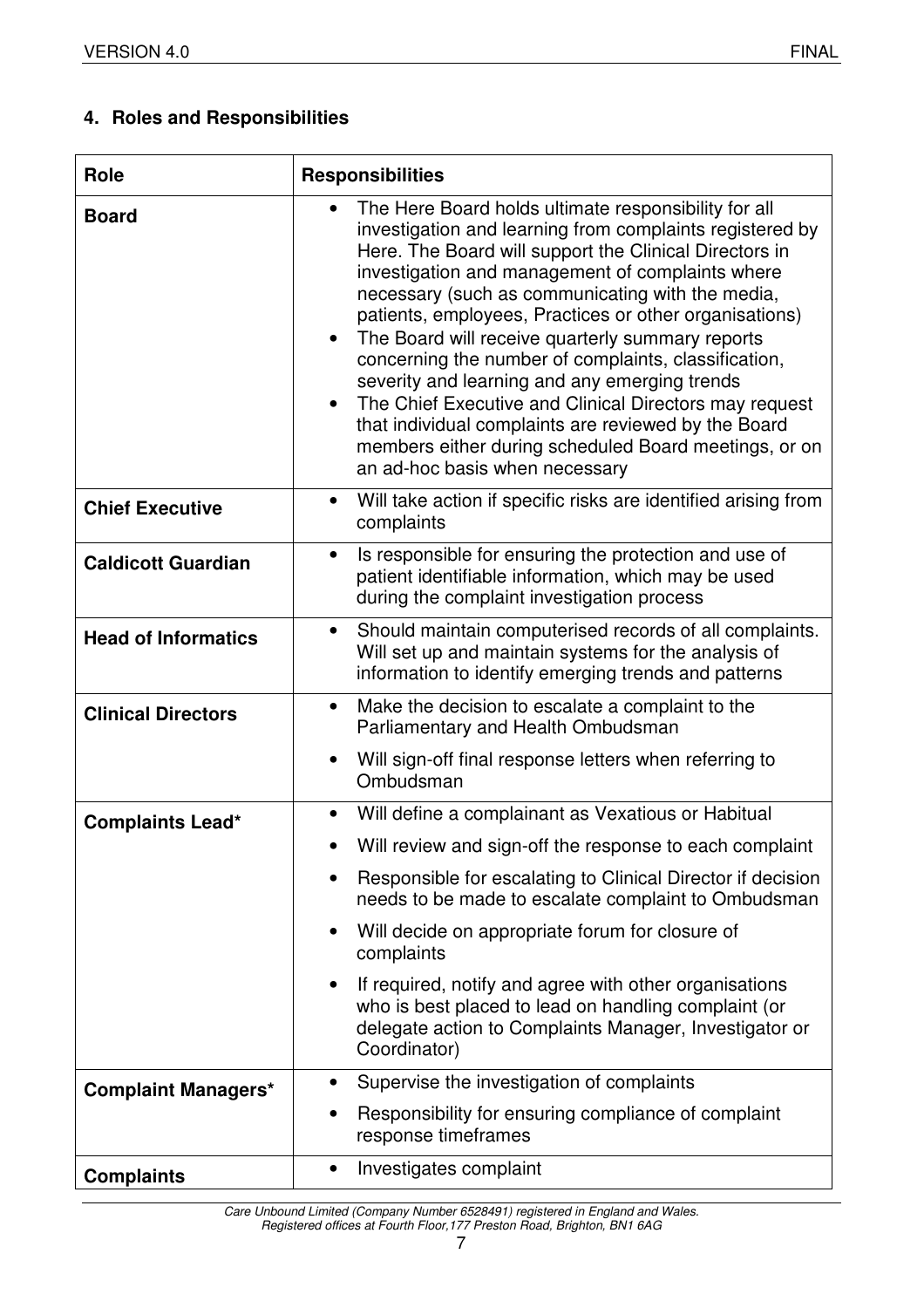| Investigators*    | Initially contacts complainant to discuss concerns within<br>$\bullet$<br>24 hours.                  |
|-------------------|------------------------------------------------------------------------------------------------------|
| <b>Complaints</b> | • Overseeing the complaints procedure                                                                |
| Coordinator*      | Monitoring adherence<br>$\bullet$                                                                    |
|                   | Producing reports and identifying themes<br>$\bullet$                                                |
| <b>All Staff</b>  | Able to communicate the Complaints Policy<br>and<br>$\bullet$<br>Procedure to potential complainants |
|                   | Raise complaints                                                                                     |

\*Within a self-managed team these roles will be established as a team to ensure responsibility is suitably divided.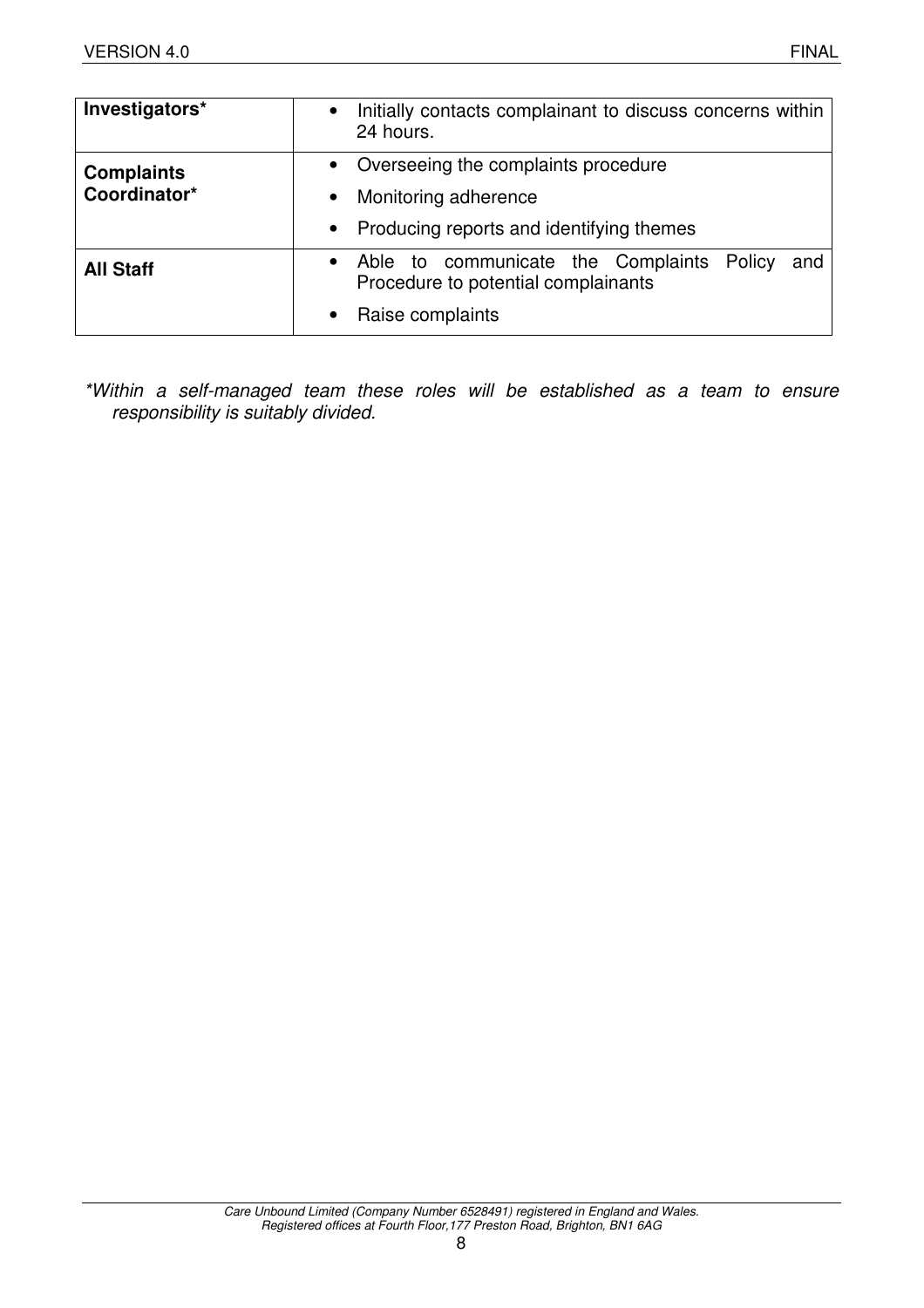# **5. Here Complaints Procedure**

There are two main stages in raising a complaint with Here:

- **Stage 1** Local Resolution
- **Stage 2** Parliamentary and Health Service Ombudsman

The hope is that all complaints will be resolved in Stage 1. Stage 2 is there to ensure that an appropriate escalation route exists where it is not possible to resolve a complaint at local level.

Wherever possible complaints will be resolved at local level (termed "Local Resolution"). However, it is important that the complainant has a chance to escalate their complaint if they still remain dissatisfied after reasonable steps have been made to resolve the issue locally, which typically involves escalation to the Parliamentary and Health Service Ombudsman. The flow chart below identifies the key stages in complaint handling Here may choose to refer the complainant to the Parliamentary and Health Service Ombudsman if it is felt that the complaint warrants early independent investigation. However all complaints must have been recorded and investigated in accordance with this procedure before being escalated. Please refer to the Complaints Policy for further details.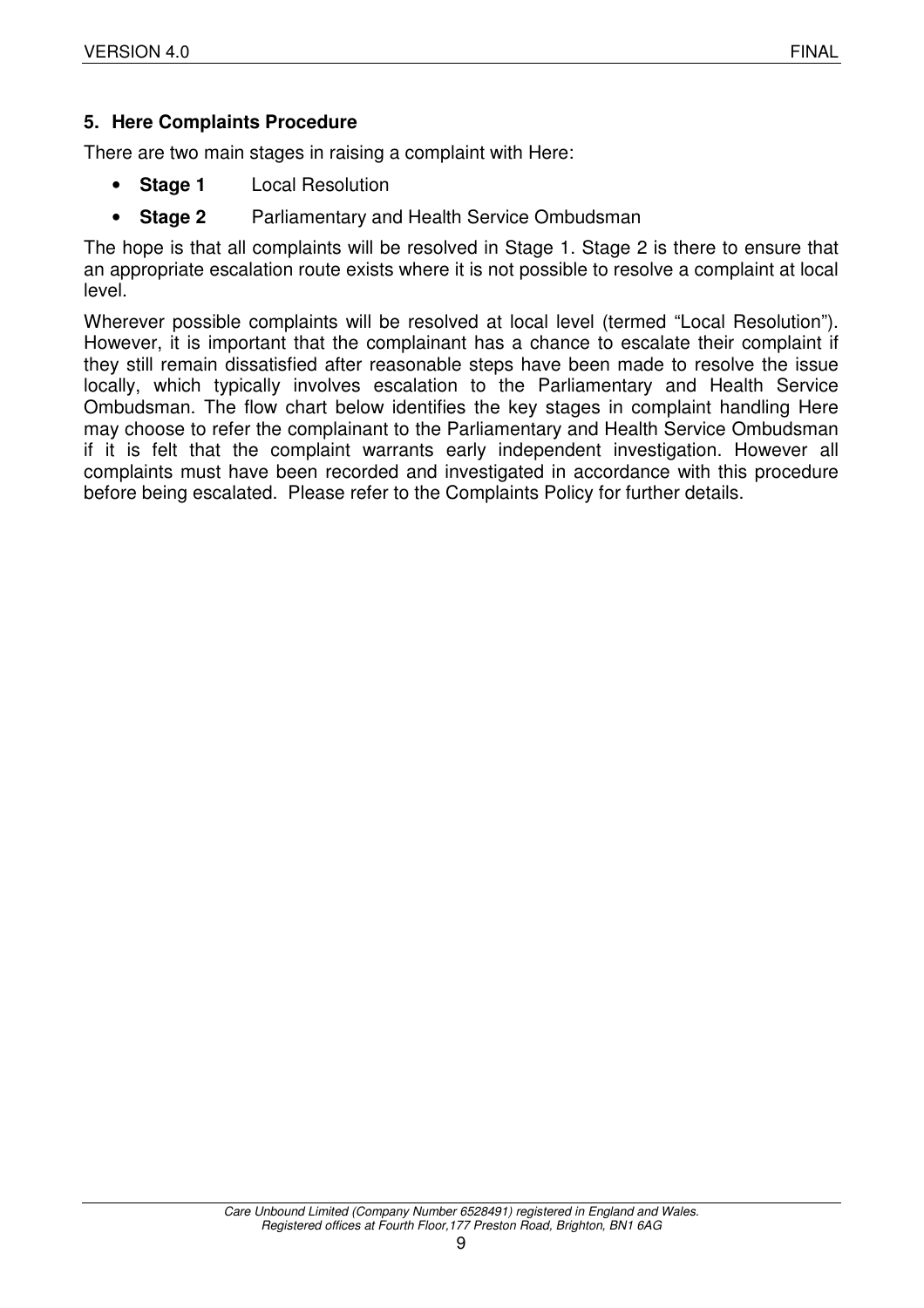# **6. Complaints Flowchart**



Care Unbound Limited (Company Number 6528491) registered in England and Wales. Registered offices at Fourth Floor,177 Preston Road, Brighton, BN1 6AG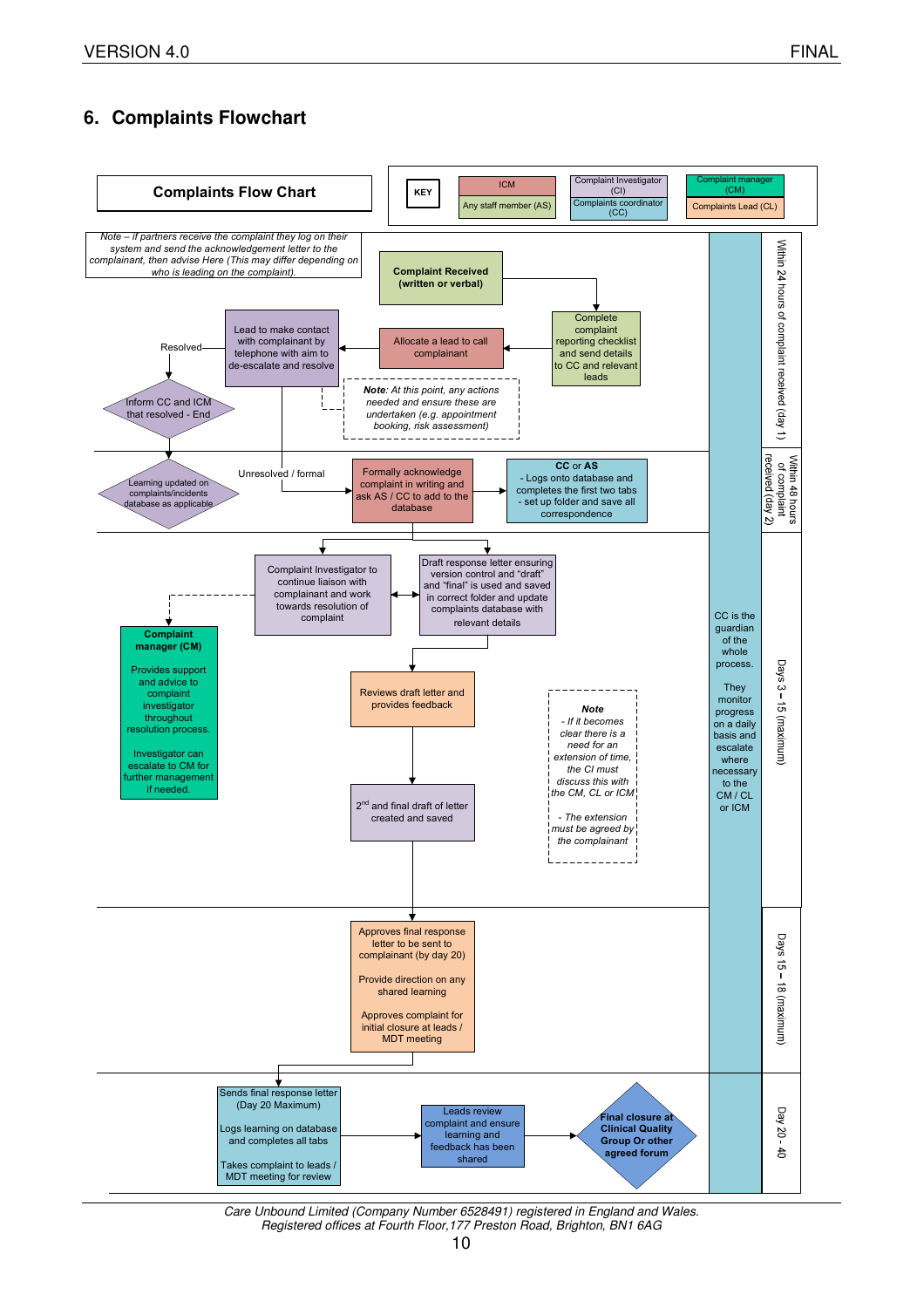# **7. Local Resolution - Operational Process**

The first stage of any complaint should be handled between the complainant and the person or organisation that the complainant is dissatisfied with or about. This stage is called Local Resolution and aims to resolve complaints quickly and appropriately.

It is important to note that GPs, NHS Dentists, NHS Opticians, Pharmacists have their own practice based procedures for the local resolution stage. If a complaint is about their service they should be contacted directly as it is expected that most complaints about their services will, therefore, be handled within these procedures.

The following operational process will be followed for local resolution of complaints:

# **7.1. Receipt of Complaint**

All Here colleagues should be able to handle the receipt of a complaint.

Complaints will normally result either from a telephone conversation with a potential complainant (for example a routine conversation with a patient may result in a complaint if the patient feels their needs have not been met), or will be received in written format, such as letter, fax or email.

Here encourages the use of complaints as a positive instrument to give patients and others a true voice in the management of their affairs by Here. In some cases it may be beneficial to suggest that a distressed or angry patient's concerns are handled as a complaint as a way of providing assurance.

Complaints which involve Here in part/whole may be received by other organisations; for example hospitals, GP surgeries, PALS, LINk, Mind advocacy and ICAS (Independent Complaints Advocacy Service) In these circumstances the complaint will be recorded in the Here Complaint database; however the investigation will normally be led by the organisation receiving the complaint with Here providing information as requested. Contact with the Complainant will normally be handled by the organisation receiving the complaint. This is true of Here leading on a complaint and liaising with partner services to produce a joint response. This can help to create a patient-centric resolution. However, in some cases it may be decided better to respond separately and this will be agreed between organisations with the patient's consent.

# **7.2. Logging of Complaints**

Complaints may be logged by any Here colleague, however certain services may have a dedicated complaints coordinator who will be primarily responsible for completing this.

The complaint should be logged on the relevant system within 24 hours of receipt. A description of the data to be recorded in the system is included in Appendix i. Colleagues should inform their line manager/identified colleague, a complaints manager, and the complaints coordinator (where the service has one) that a complaint has been received.

# **7.3. Assigning an Investigator**

The complaints coordinator and/or identified colleague is responsible for assigning an investigator to review any complaints received. The investigator would normally be a member of the clinical or operational management team for the appropriate service/team.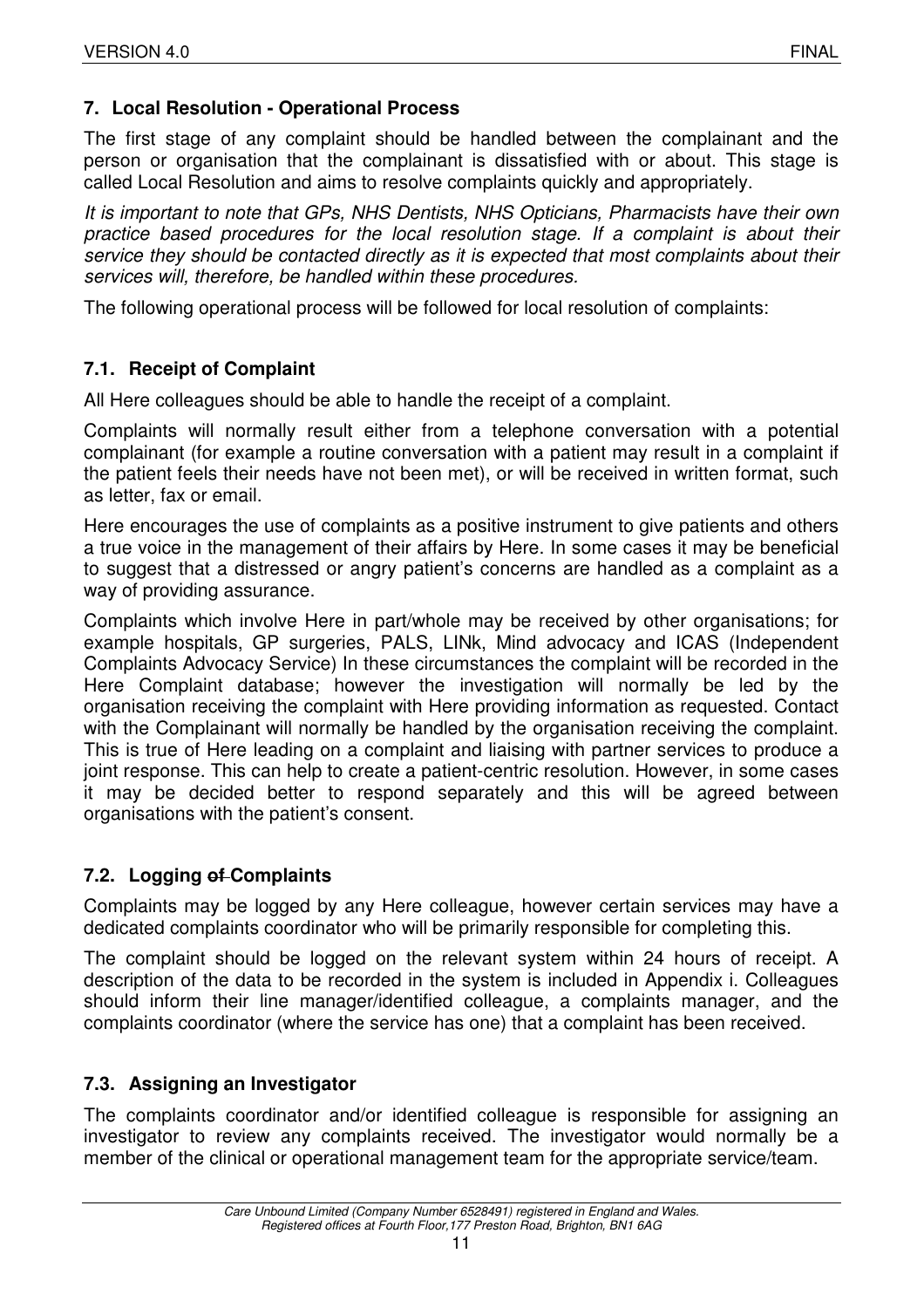# **7.4. Confirming Receipt of Complaint**

The complainant should be contacted within 24 hours of receipt of the complaint and opportunity given for initial discussion around the reason for the complaint (and opportunities for resolution without recourse to the complaints process if appropriate). This gives opportunity for:

- Agreement with the complainant about the timescales that Here will respond (as a rule, Here will aim to respond within 20 working days, however a longer period may be required for complex complaints)
- Clarification that a written communication is intended as a complaint

If the complainant does not wish to pursue the issue through the Here complaint policy then the Complaint database can be updated and the complaint closed.

In the event of a complaint being raised verbally, but then resolved within this first 24 hour time period, colleagues should consider raising as an incident where relevant learning can be shared.

The complaint will be retained on the Complaints and Incidents database and will be used to help identify service improvements. This way a complainant can be assured that their voice will be heard even if they prefer not to register a formal complaint.

# **7.5. Reluctant/Anonymous Complainants**

A complainant may wish to raise an issue but not want it addressed, or wish to identify themselves. They may be worried about the consequences of complaining.

Whilst under these circumstances it may not be possible to follow the complaints process in full (as a confirmed complaint), it is important that the issue is logged and used to inform and improve services. The complainant should be assured that their complaint will remain confidential and that their personal details will not be held on file.

# **7.6. Acknowledgement**

Acknowledgement must be sent within 48 hours of receipt of the complaint (as recorded in the Complaint database). Acknowledgement will normally be by the complainants preferred method. The purpose of the acknowledgement is to provide the complainant with written confirmation that their complaint has been registered and to advise them of the next steps in investigating the complaint and when they can expect to receive a response. As a minimum the acknowledgement should include:

- A log number for the complaint
- The date the complaint was received
- The name of the person investigating the complaint
- How to get in touch with Here to discuss the complaint
- The date that the complainant can expect to receive a response (normally 20 working days from the date of receipt, or the date agreed with the Complainant if different)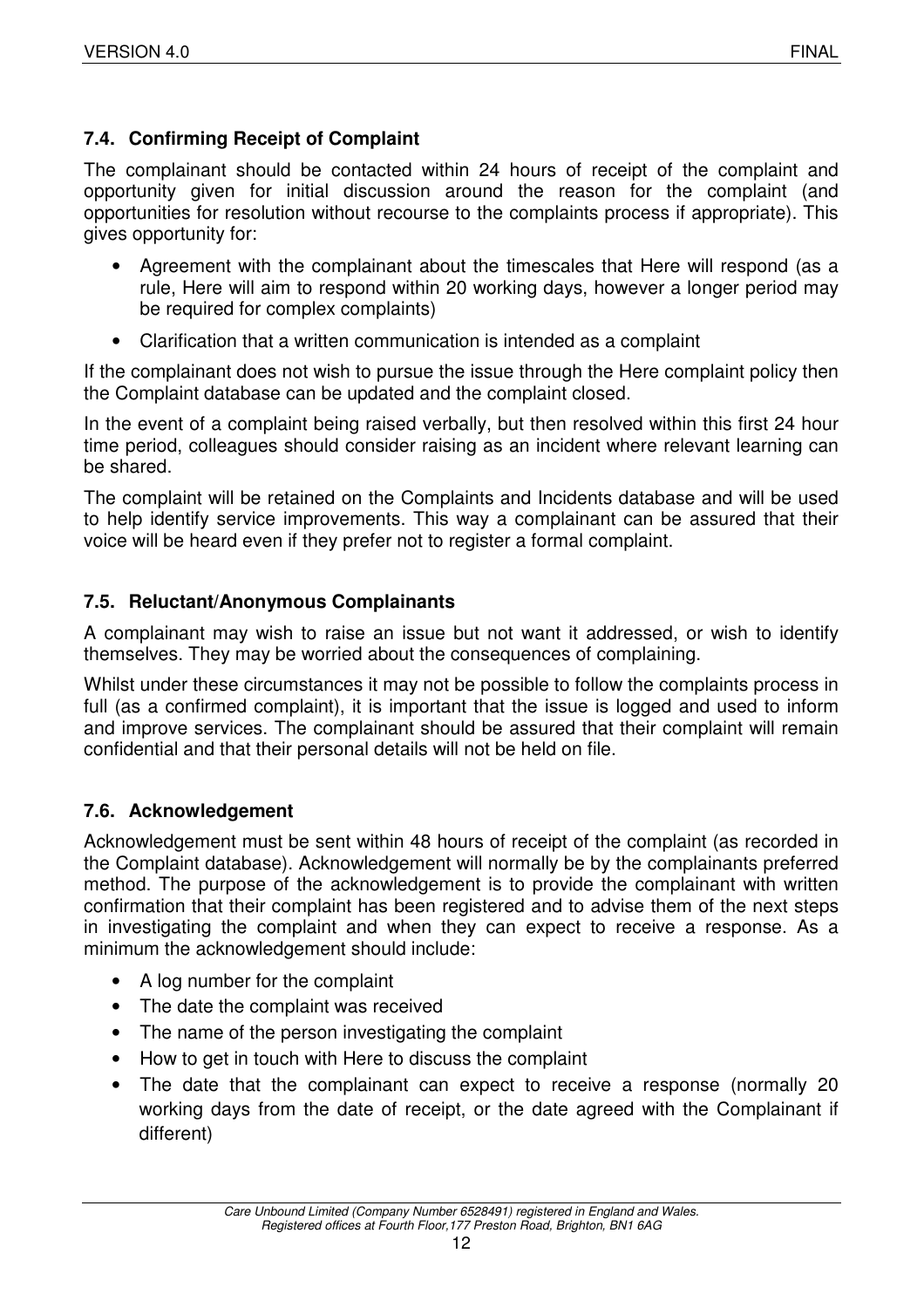Acknowledgement letter templates are available; they can be found in individual team folders. Sending acknowledgement letters is the responsibility of the assigned complaints investigator, with support from the complaints coordinator.

The Wellbeing Service will usually acknowledge the complaint by telephone rather than through written correspondence. Often, this conversation will resolve the complaint without a need to complete a full investigation.

# **7.7. Investigation**

 All identified colleagues should be sufficiently familiar with the complaints procedure to be able to undertake an investigation.

An investigation plan helps to focus on the key issues and highlight any problems early on that may need to be addressed. Things to consider when planning an investigation include:

- What happened? What should have happened? What are the differences between these two things?
- The background information essential for understanding the complaint, and where this will come from
- Any legal or jurisdictional parameters to the investigation that need to be managed
- Whether any harm or delay was caused

In some cases it will be necessary to request information from another organisation in order to complete the investigation (such as a GP surgery or hospital). The investigator can write, fax or e-mail a request to view all relevant documentation from any organisation or individual involved in the complaint. This request must state which document and why it is relevant.

Confidential information can be requested only if the complainant has given consent; either verbally or in writing. If an individual or organisation is unwilling to share important information, the Parliamentary and Health Service Ombudsman can be called upon to force the information to be shared. The Ombudsman would then take over the case.

It may be appropriate for the complainant or complained against to meet with Here colleagues as part of the investigation. Complainants and/or complained against can be supported at meetings if they wish e.g. by a friend, relative, carer, advocate, or lay conciliator.

If it is not possible to complete the investigation within 20 working days of receipt of the complaint (or within the timescales agreed with the Complainant – see section 5.3) then an extension to the response period should be agreed with the Complainant. Normally this will be done by letter and will include:

- The reason that more time is required to complete the investigation
- The revised timescales for resolution

If it proves necessary to further extend the investigation period then this must also be agreed with the Complainant.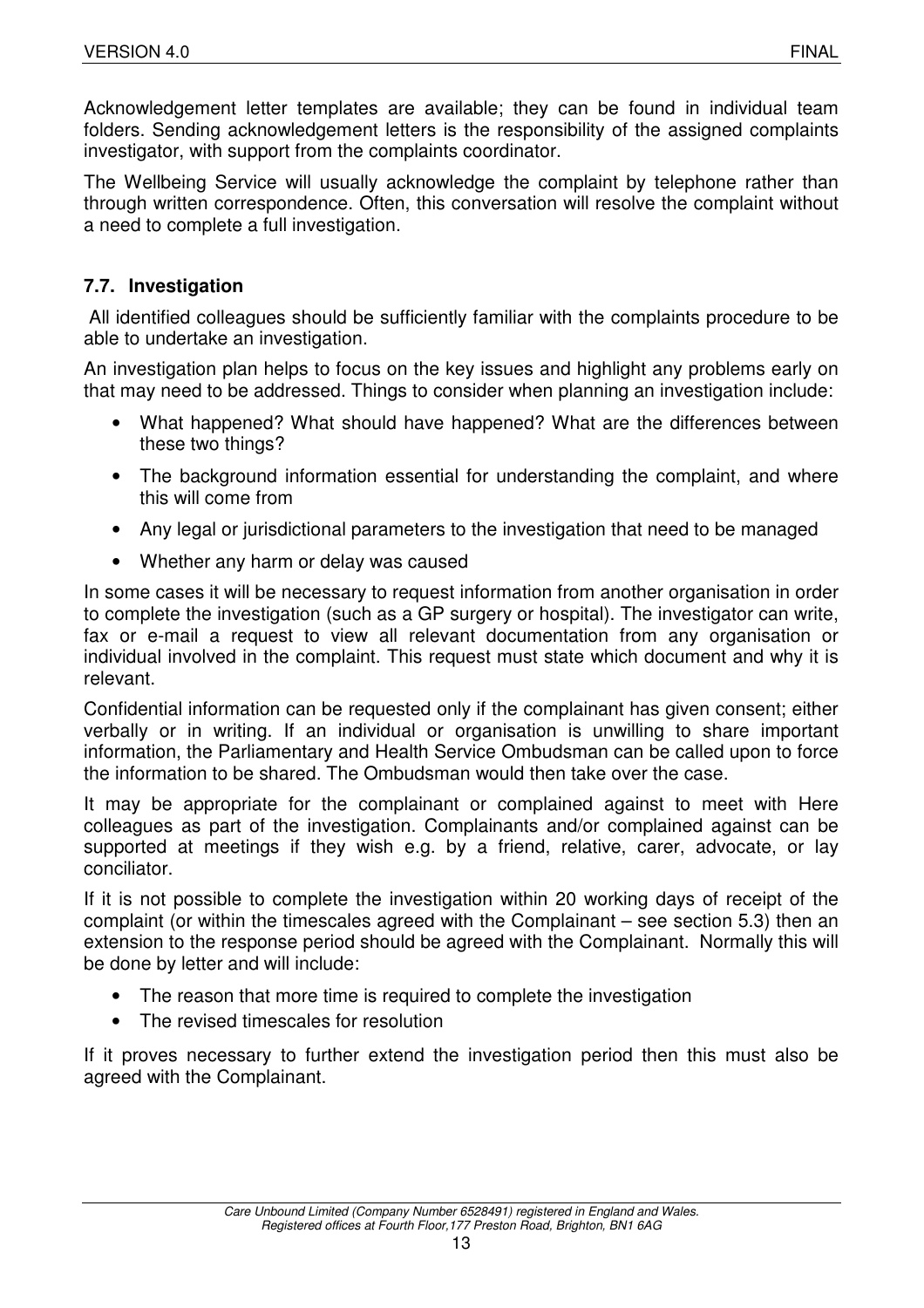# **7.8. Final Response**

The Complainant should receive a response to their complaint within 20 working days of the complaint being received by Here. In some circumstances it may be necessary to extend the response period – see the previous section.

The response should include the results of the investigation. As a minimum this will contain:

- The date of the original complaint
- Log number of the complaint
- The name of the person investigating the complaint
- The nature of the complaint raised by the complainant
- An explanation of the investigation undertaken by Here
- The details of the investigation (e.g. the cause of the complaint, what was done to rectify the situation, what was done to avoid repetition in the future)
- The conclusion/s reached by Here in relation to the complaint
- What remedial action has been taken by Here to resolve the complaint
- An apology if appropriate
- What action will be taken to avoid such situations arising again
- Process if the Complainant is not satisfied with the response (including process for escalation to the Parliamentary and Health Service Ombudsman)

All identified colleagues should be able to compose a letter of response to the complainant; however the response letter should be reviewed, agreed and signed by the appropriate Complaints Lead before being sent to the Complainant.

If the Complainant is not satisfied with the response then further reasonable steps to resolve the issue at local level should be considered. If the Complainant remains dissatisfied with the response then escalation to take the complaint to the Parliamentary and Health Service Ombudsman should be considered (see below). A decision to escalate a complaint in this way should only be taken by a Clinical Director.

# **7.9. Closure of Complaints**

All complaints will be reviewed and closed by either:

- The Clinical Quality Group for the business area in which the complaint arose
- The Clinical Lead of the project
- Integrated Service Management Meeting (MSK only)
- MDT
- Integrated Leadership Group (Wellbeing only)

The decision as to which group should close the complaint is made on a case by case basis by the Complaints Lead. Generally complaints concerning clinical issues will be closed by Clinical Quality Groups or MDT. Those which relate to administrative issues will be closed by the relevant forum for that service.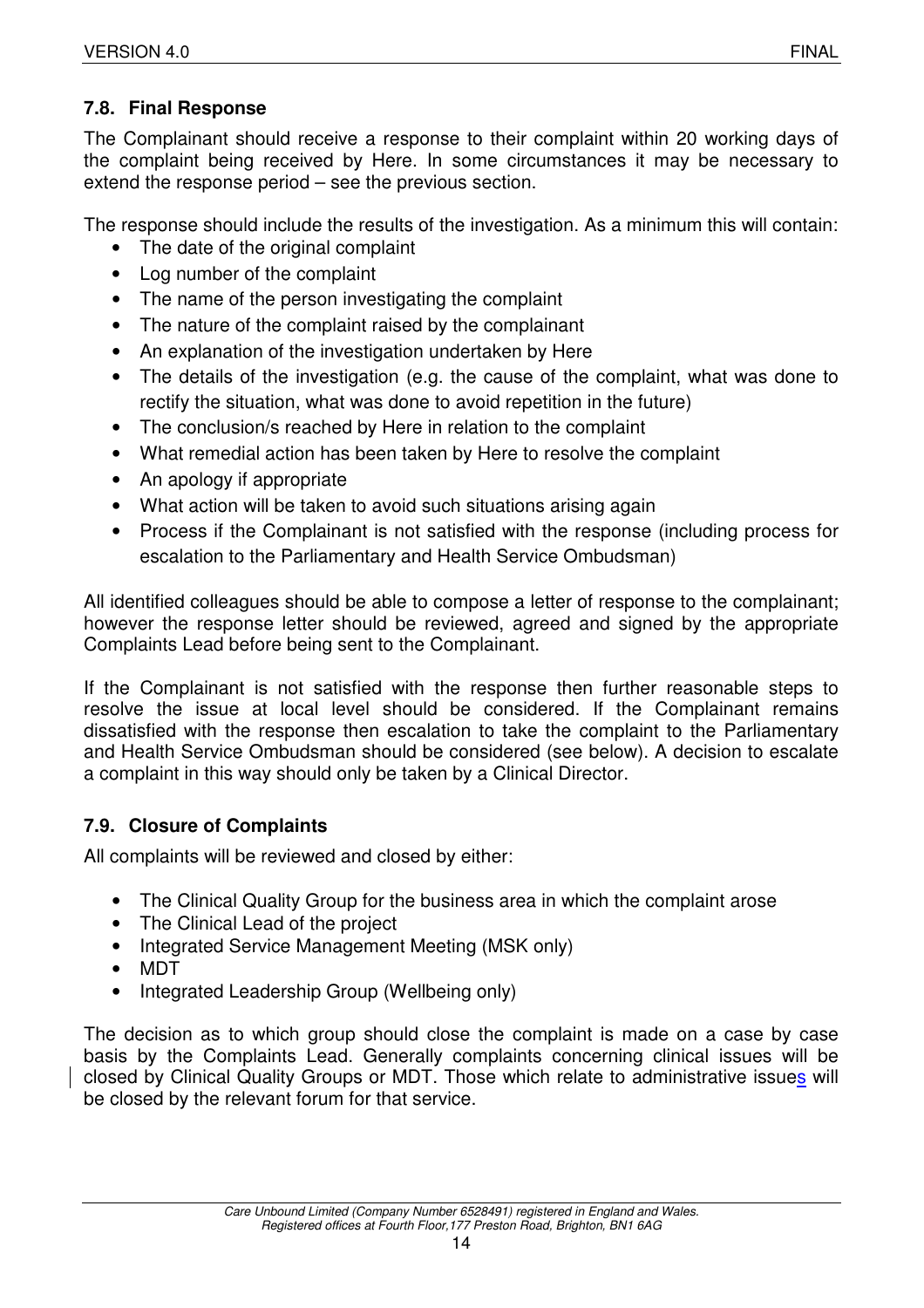# **7.10. Learning from Complaints**

Learning that has been derived from each complaint will be identified and reviewed as part of the complaint closure process (see above). Learning will be entered in the Complaints database and shared within Here at appropriate forums depending upon the nature of the complaint and learning derived (typically at, Integrated Team Meetings and/or Individual Team Meetings, but may extend to Patient Safety Group, Middles meetings or Board Meetings).

A quarterly complaints report is submitted to the Here Board (see Complaints Policy). As well as reporting the number and types of complaint, this report will identify:

- Any themes which have been identified during the quarter
- Learning which has been derived from complaints and resulting actions put in place
- Improvements around the handling and management of complaints

# **8. Escalation of Complaint to the Parliamentary and Health Service Ombudsman**

The Here complaints management process aims to offer all options at local resolution level prior to a complaint being referred for further review. If a complainant remains dissatisfied after local resolution they have the right to ask the Parliamentary and Health Service Ombudsman to review the case. The decision to escalate a complaint will be made by a Clinical Director.

The Health Service Ombudsman is independent of the NHS and government. Their role includes the scrutiny of clinical and non-clinical complaints against GPs, NHS Dentists, NHS Opticians, NHS Pharmacists, NHS Trusts, and CCGs. This would include organisations such as Here who are contracted to provide services by a CCG.

The Ombudsman may recommend further local resolution if they feel it has not been explored fully. In some cases they may recommend a payment to the complainant if appropriate.

The Parliamentary and Health Service Ombudsman  $11^{th}$ -13<sup>th</sup> floor Millbank Tower London SW1P 4QP Tel: 0345 015 4033

# **9. Complex Complaints**

If the complaint involves other NHS trusts, the local authority, or other organisations it will be deemed to be a Complex complaint, requiring a coordinated response. In this instance, the colleague investigating the complaint will pick up with the appropriate person from the other organisation involved.

The Complaints Lead or identified colleague should immediately notify the other organisations' complaints manager and agree which responsible body is the most appropriate to lead on coordinating the handling of the complaint and ensuring a coordinated response to the complaint at all times. The decision should be communicated as soon as possible to the complainant.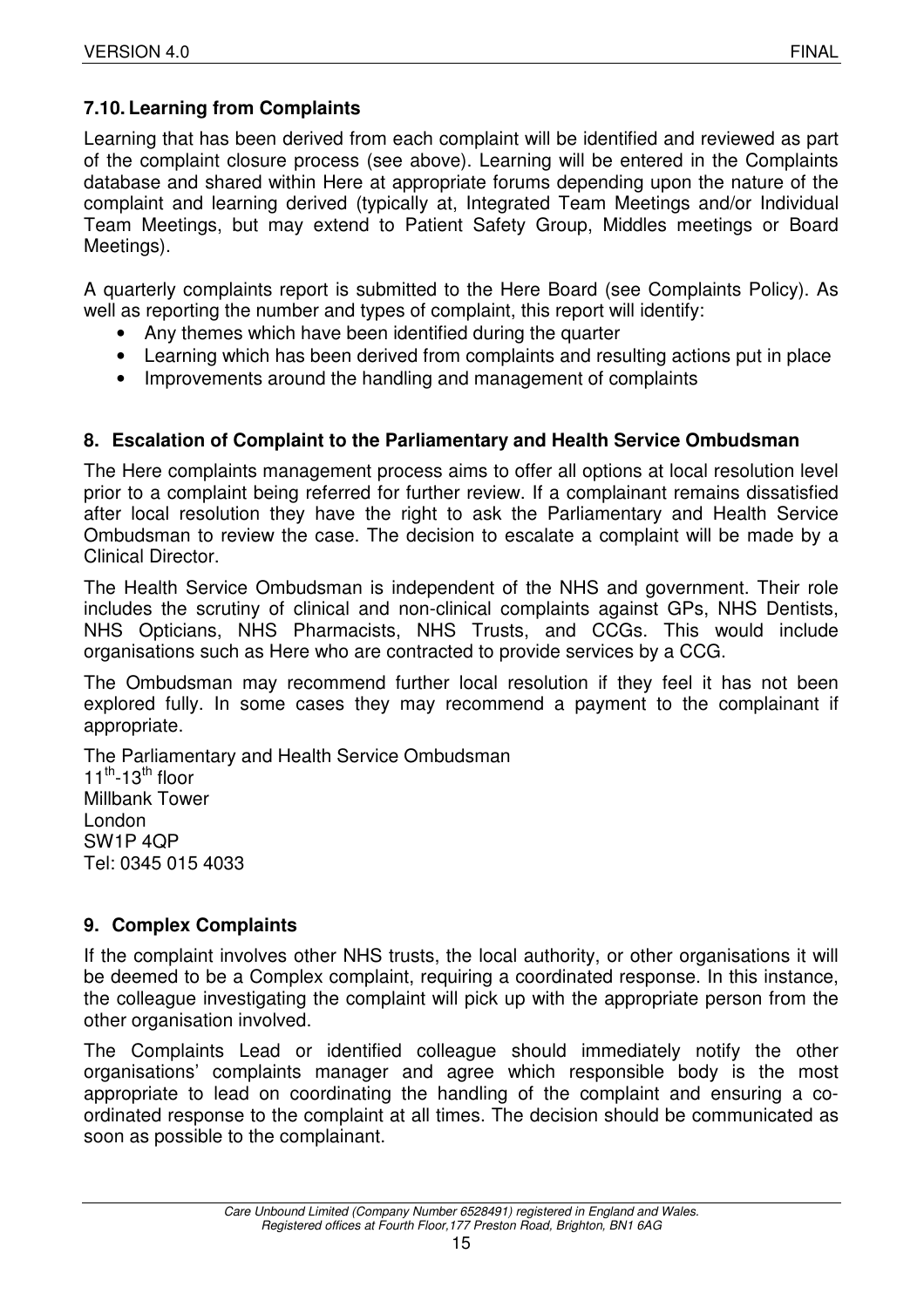If the complaint is to be handled by Here, colleagues should proceed in accordance with the Complaints Policy whilst keeping the other organisation(s) and the complainant informed. If the complaint is to be handled by another organisation, the Here Complaints Manager must ensure that Here remains informed and implements the outcomes of the complaint if relevant.

# **10. Vexatious or Habitual Complaints**

In situations where a complainant remains unsatisfied with the resolution or investigation of a complaint, this can sometimes become a 'vexatious' or 'habitual' complaint. In these instances, the following should be attempted:

- Reiterate the outcome of the investigation and the learning being taken forward
- Re-state the details for alternative services who may aid with further complaints (PALS; ICAS, etc.)

If the complainant still remains unsatisfied, the Complaints Lead should escalate this to the Clinical Directors for further advice. The outcome of this discussion may be to:

- Refer the complainant to the Parliamentary and Health Service Ombudsman
- If deemed suitable, close the complaint and advise the complainant of this decision and what action may be taken if further complaints are received

# **11. Using Patient Personal Health Records**

A patient's personal health records (the notes kept by their GP, Dentist or Optician) should only be used in the investigation with the permission of the patient. These records should be kept separate from the complaint records at all times and should be returned to their original place of storage as soon as the investigation has been completed**.** Alternatively, the practitioner can be asked by Here to provide details from the patient's record pertinent to the investigation of the complaint. The management of requests for personal information (Subject Access Requests) is described in the Here Information Governance Policy.

# **12. Keeping Records of Complaints**

Here colleagues will raise complaints immediately on receipt regardless of the way they arrive in the service, it will then be logged onto the database.

All documentation relating to a complaint will be stored electronically on the secure Here network and retained as specified in the Here Information Governance Policy – Appendix ix – Records Management Policy.

# **13. Preservation and Retention of Records**

All documents (other than personal health records) should be kept for a minimum of 8 years after the closure of the complaint. This includes reports of any investigations carried out, all correspondence (including e-mails), notes of meetings and any related document (see Here Information Governance Policy – Appendix ix – Records Management Policy).

# **14. Identifying Risks**

The Here Quality Policy describes the process for managing risks. This process should be used by the Here Complaints Lead, or the person investigating the complaint, to assess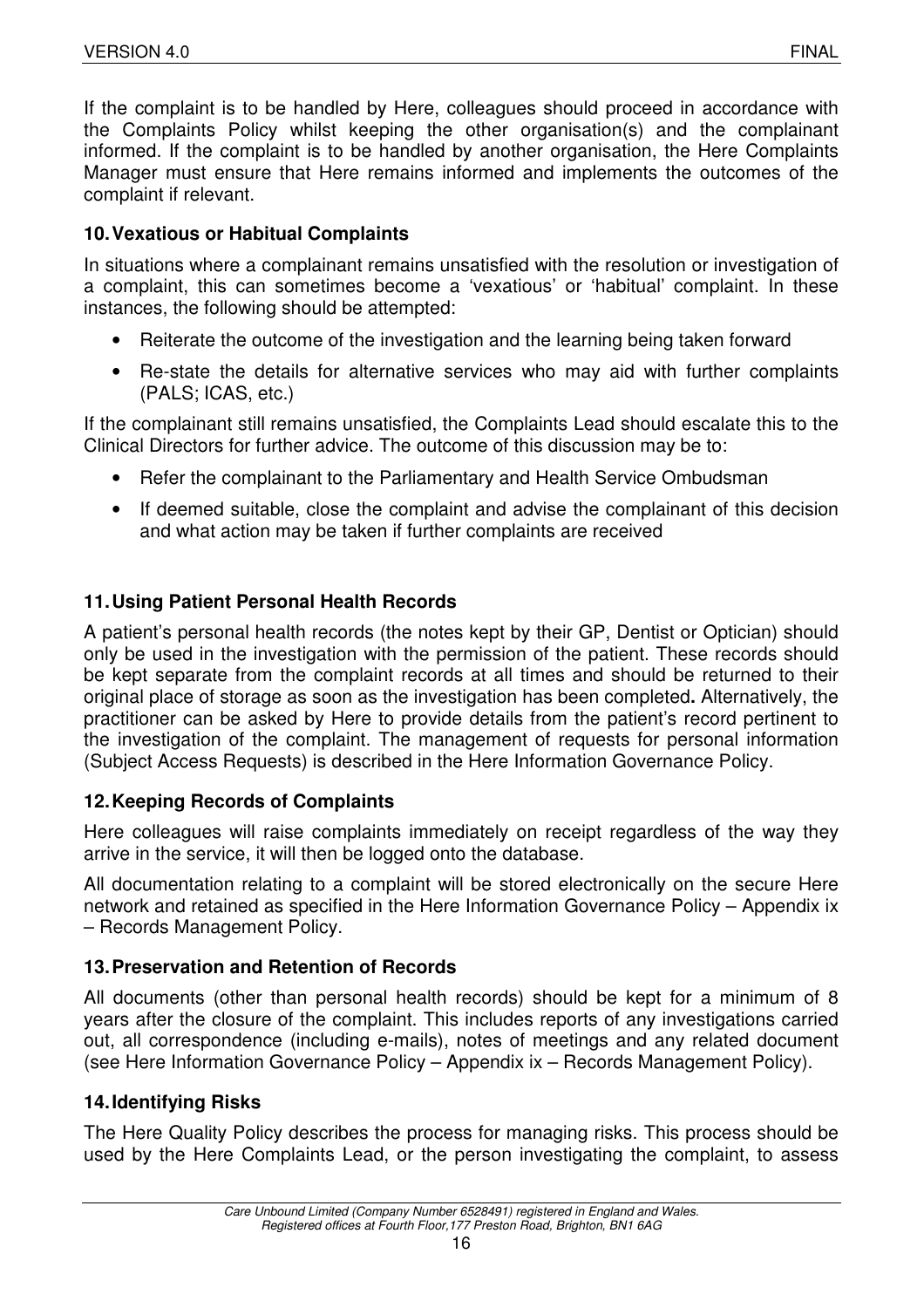# **15. Incidents Arising from Complaints**

Colleagues handling a complaint should consider whether a complaint should also be managed as an Incident through the Incident Reporting Policy and Procedure. Consideration should be given to the following factors:

- Does the complaint suggest a wider system failure affecting other service users?
- Is the impact of the complaint sufficiently severe to warrant being treated as an Incident

The decision to manage the complaint as an incident will be taken by a Complaints Lead. The Incident and Complaint must both be cross referenced.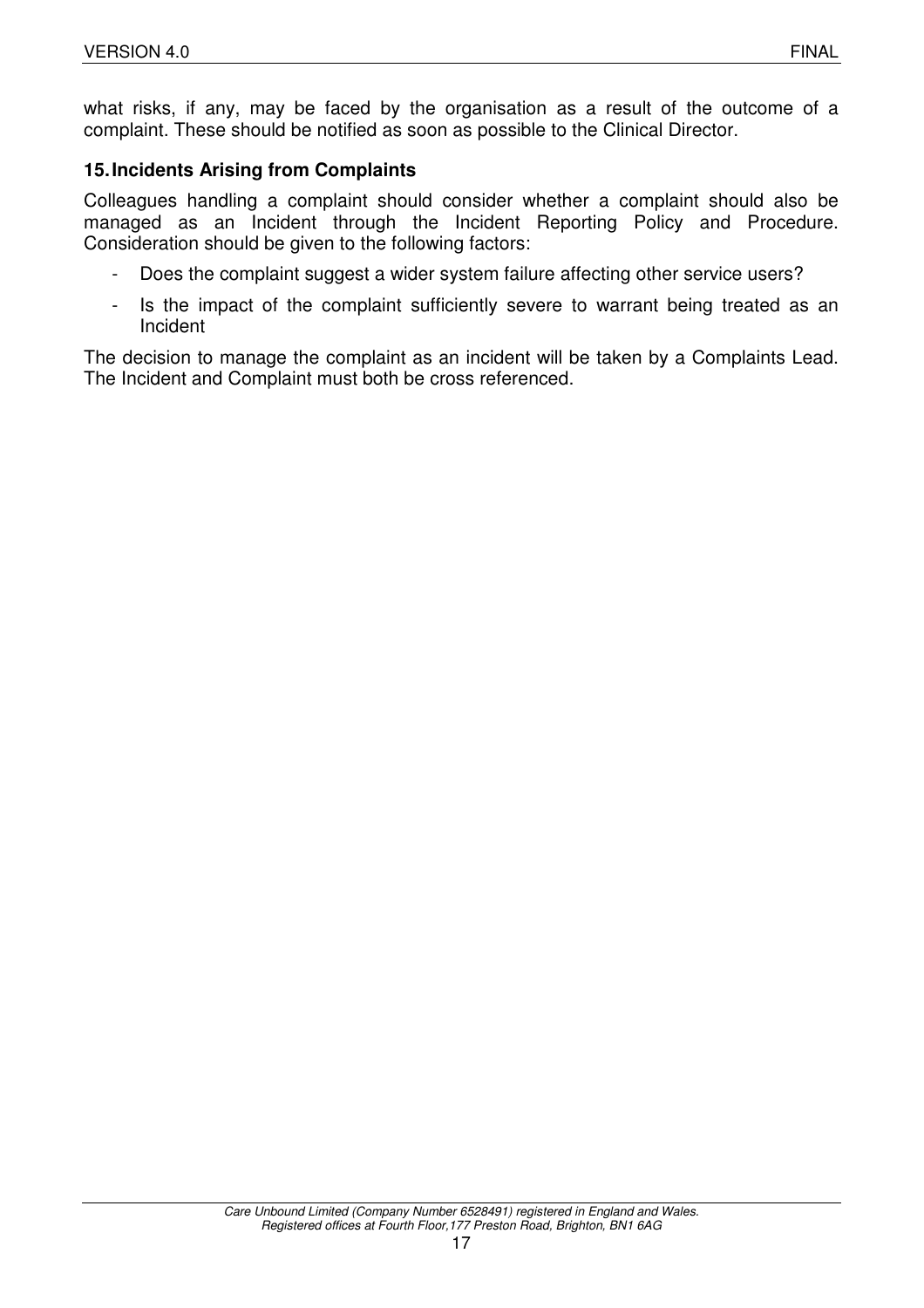# **16. Appendix i - Complaints Database Details**

| A List of the key data fields in the Complaints database and their use |  |  |
|------------------------------------------------------------------------|--|--|
|                                                                        |  |  |

| Log Item                               | <b>Description</b>                                                                                                                       |
|----------------------------------------|------------------------------------------------------------------------------------------------------------------------------------------|
| Log Number                             | Unique, sequential database number                                                                                                       |
| Date Received                          | The date that the complaint was received                                                                                                 |
| <b>Director</b>                        | The Director/Assistant Director for the business<br>area under which the complaint originated                                            |
| Responsible Manager                    | The manager who is managing the complaint                                                                                                |
| Person Investigating                   | The name of the person undertaking the<br>investigation. All staff within Here should be able<br>to investigate complaints               |
| <b>Business Area</b>                   | The business area under which the complaint<br>originated                                                                                |
| NHS Number/Name of Complainant         | A way of identifying the complainant (NB: It is<br>better to use the NHS number rather than patient<br>name)                             |
| <b>Type of Complainant</b>             | Who is making the complaint (patient, GP,<br>Practice Manager, etc.)                                                                     |
| <b>GP Surgery</b>                      | The name of the GP surgery if the complaint is<br>made by a GP/Practice Manager/Practice Staff or<br>is relevant to a patient's concerns |
| <b>Status</b>                          | Current status of the complaint (Open/Closed)                                                                                            |
| <b>Nature of Complaint</b>             | Brief outline of the complaint for summary<br>reporting                                                                                  |
| Method                                 | Method of receipt of referral (e.g. Verbal,<br>Telephone, Letter, email)                                                                 |
| <b>Acknowledgement Letter Sent</b>     | The date of acknowledgement (Should be within 2)<br>working days of Date Received)                                                       |
| Acknowledgement Letter Sent<br>(Notes) | Method of acknowledgement                                                                                                                |
| Response By Date                       | The date by which the Complaint should be closed<br>(Should be 20 days from Date Received)                                               |
| Investigation                          | Notes/timeline of investigation of complaint                                                                                             |

Care Unbound Limited (Company Number 6528491) registered in England and Wales. Registered offices at Fourth Floor,177 Preston Road, Brighton, BN1 6AG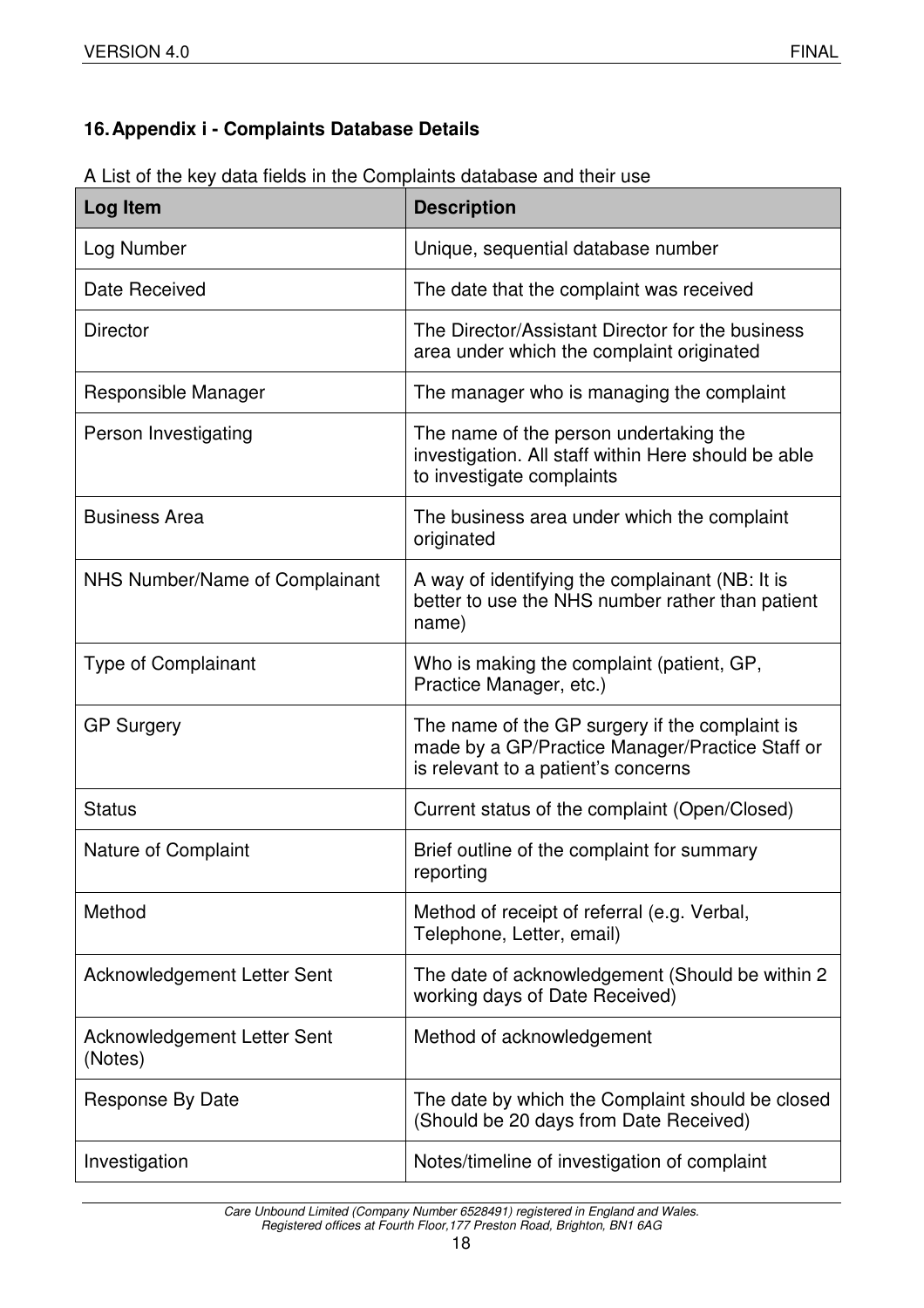| Learning       | Any specific learning from the complaint that can<br>be shared                                                                                     |
|----------------|----------------------------------------------------------------------------------------------------------------------------------------------------|
| Outcome        | The outcome of the complaint                                                                                                                       |
| Date Completed | Date the complaint was completed. This will<br>normally be within 20 days of the Date Received,<br>but could be longer for more complex complaints |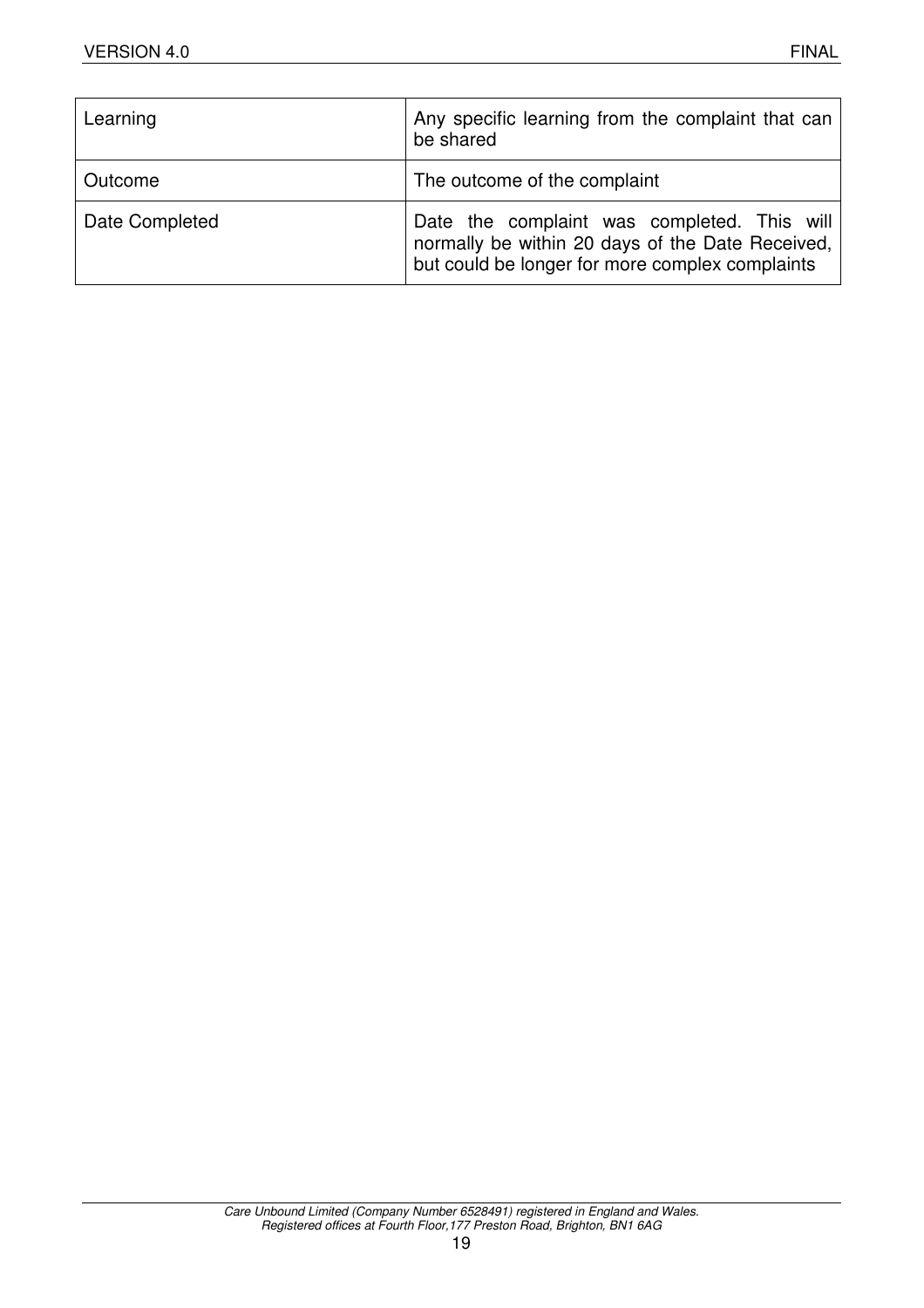# **17. Appendix ii - Schedule of Applicable Publications:**

Reasonable steps have been taken to ensure that this procedure reflects the Care Quality Commission Schedule of Applicable Publications; the following guidelines have been referenced:

- Equality Act 2010 http://www.equalityhumanrights.com/publications/
- Human Rights Act 1998 http://www.dh.gov.uk/en/Publicationsandstatistics/Publications/PublicationsPolicyAn dGuidance/DH\_088970
- The NHS Constitution (DH, 2009) http://www.dh.gov.uk/en/Publicationsandstatistics/Publications/PublicationsPolicyAn dGuidance/DH\_113613
- Health Service Ombudsman http://www.ombudsman.org.uk/
- Health Protection Agency http://www.hpa.org.uk/
- National Patient Safety Agency http://npsa.nhs.uk/
- The Principles of Good Complaint Handling (Parliamentary and Health Service Ombudsman, 2008) http://www.ombudsman.org.uk/improvingpublicservice/ombudsmansprinciples/principles-of-good-complaint-handling-full
- Listening, improving, responding: a guide to better customer carte (DH, 2009) http://www.dh.gov.uk/en/Publicationsandstatistics/Publications/PublicationsPolicyAn dGuidance/DH\_095408
- NHS Litigation Authority guidance about complaints http://webarchive.nationalarchives.gov.uk/+/www.dh.gov.uk/en/Publicationsandstatis tics/Publications/PublicationsPolicyAndGuidance/Browsable/DH\_5134284
- Being open communicating patient safety incidents with patients and their carers (NPSA, 2009) http://www.nrls.npsa.nhs.uk/resources/?EntryId45=65077
- 1993 Good Administrative Practice Issued 1993 by The commission for Local Administration in England (re-issued 1995)
- 2004 No. 1768 The National Health Service (Complaints) Regulations issued in July
- 2004 by the Department Of Health (DH) http://www.dh.gov.uk/en/Publicationsandstatistics/Publications/PublicationsPolicyAn dGuidance/DH\_4088156
- 2006 No. 2084 The National Health Service (Complaints) Amendment Regulations issued in September 2006 by DH http://www.legislation.gov.uk/uksi/2006/2084/contents/made
- 2009 No. 309 The Local Authority Social Services and National Health Service Complaints (England) Regulations 2009 – issued 27th February 2009 by DH http://www.legislation.gov.uk/uksi/2009/309/signature/made
- SEAP http://www.seap.org.uk/
- LINk http://www.bhlink.org/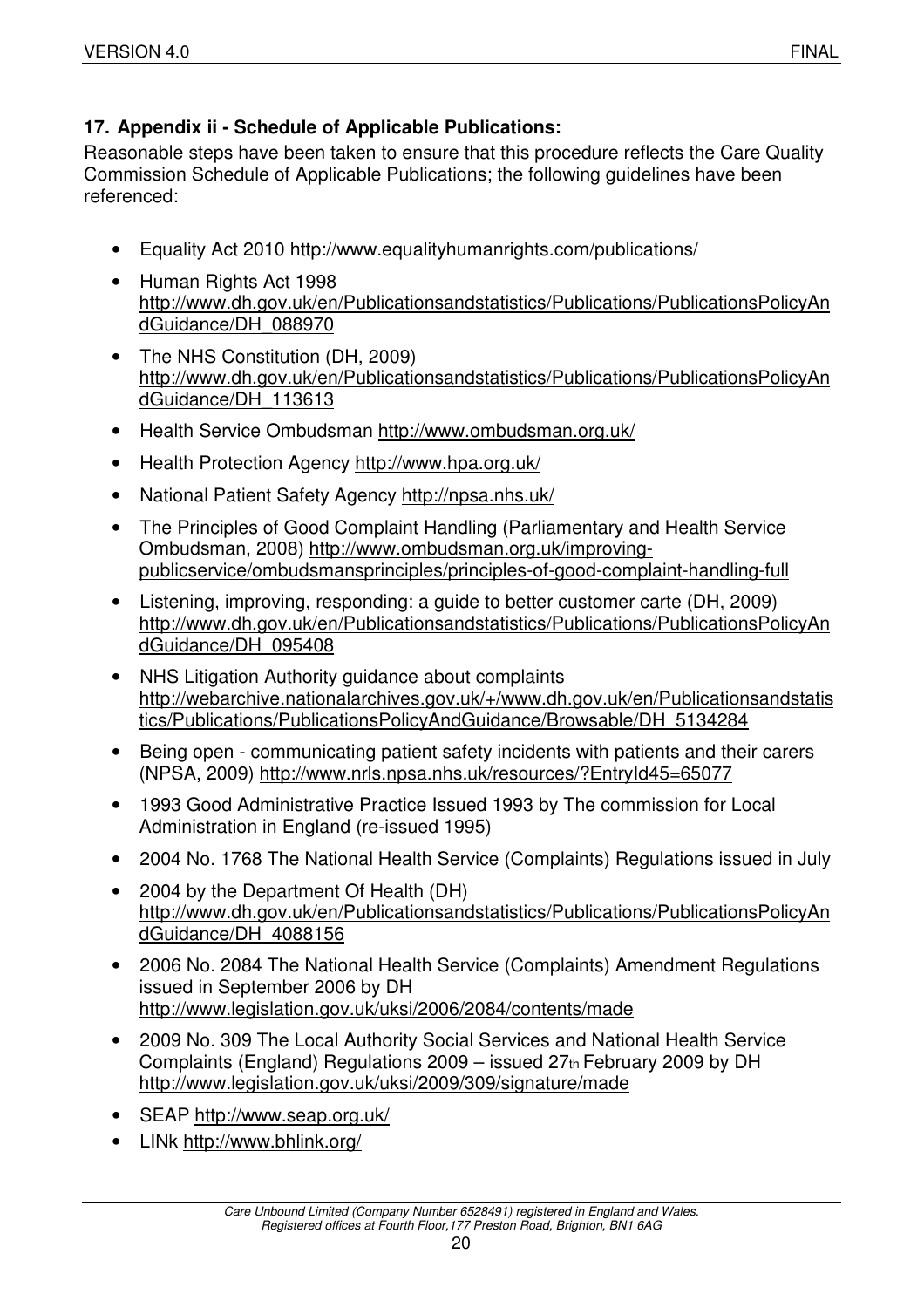- PALS http://www.nhs.uk/Service-Search/Patient-advice-and-liaison-services- (PALS)/bn1/Results/135/- 0.145988196134567/50.8531799316406/363/0?distance=25
- Healthwatch http://www.healthwatch.co.uk/find-local-healthwatch?address=brighton
- NHS Choices http://www.nhs.uk/choiceintheNHS/Rightsandpledges/complaints/Pages/NHScompla ints.aspx
- NHS England Complaints Policy http://www.england.nhs.uk/wpcontent/uploads/2015/01/nhse-complaints-policy.pdf
- Independent Complaints Advocacy Service (ICAS) http://www.bhimpetus.org/projects/independent-complaints-advocacy-service-icas/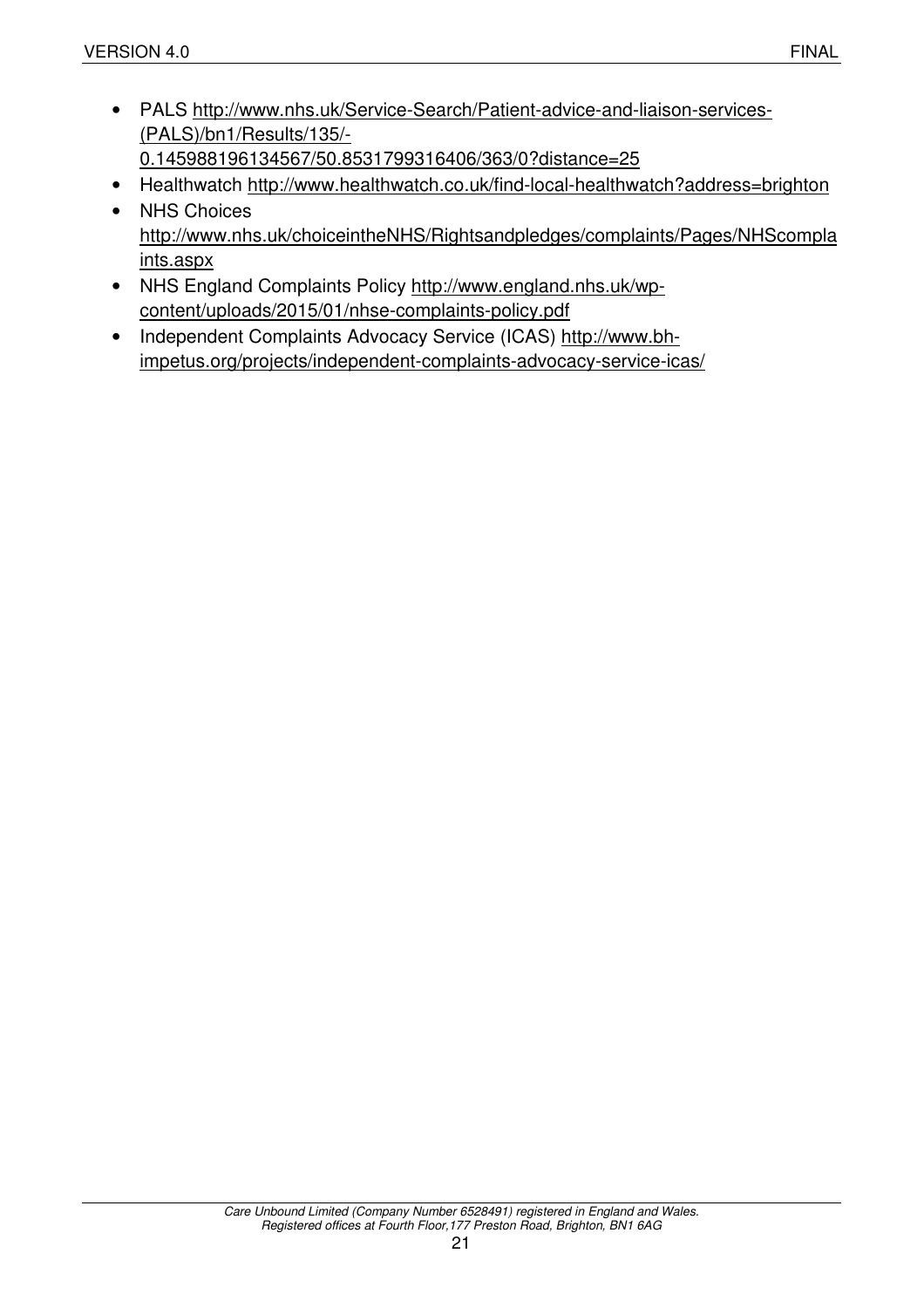# **18. Appendix iii – Equality Assessment:**

| 1. Name of Policy Procedure | Complaints Procedure |
|-----------------------------|----------------------|
|                             |                      |

| 3. Assessment completed by<br>(Author/Owner/Other) | a) Name     |                                                     | b) Title                   |  |
|----------------------------------------------------|-------------|-----------------------------------------------------|----------------------------|--|
| Author                                             | Janet Syder |                                                     | Corporate Services Manager |  |
|                                                    |             |                                                     |                            |  |
| Date assessment completed:                         |             | 17 July November 2013, 11.2.2014 and 6 October 2015 |                            |  |

| 4. Does the policy procedure benefit or have an impact on staff and/or the public? (please $\sqrt{ }$ ) |     |  |           |  |                 |  |
|---------------------------------------------------------------------------------------------------------|-----|--|-----------|--|-----------------|--|
| <b>Staff</b>                                                                                            | Yes |  | <b>No</b> |  | <b>Not Sure</b> |  |
| <b>Public</b>                                                                                           | Yes |  | <b>No</b> |  | <b>Not Sure</b> |  |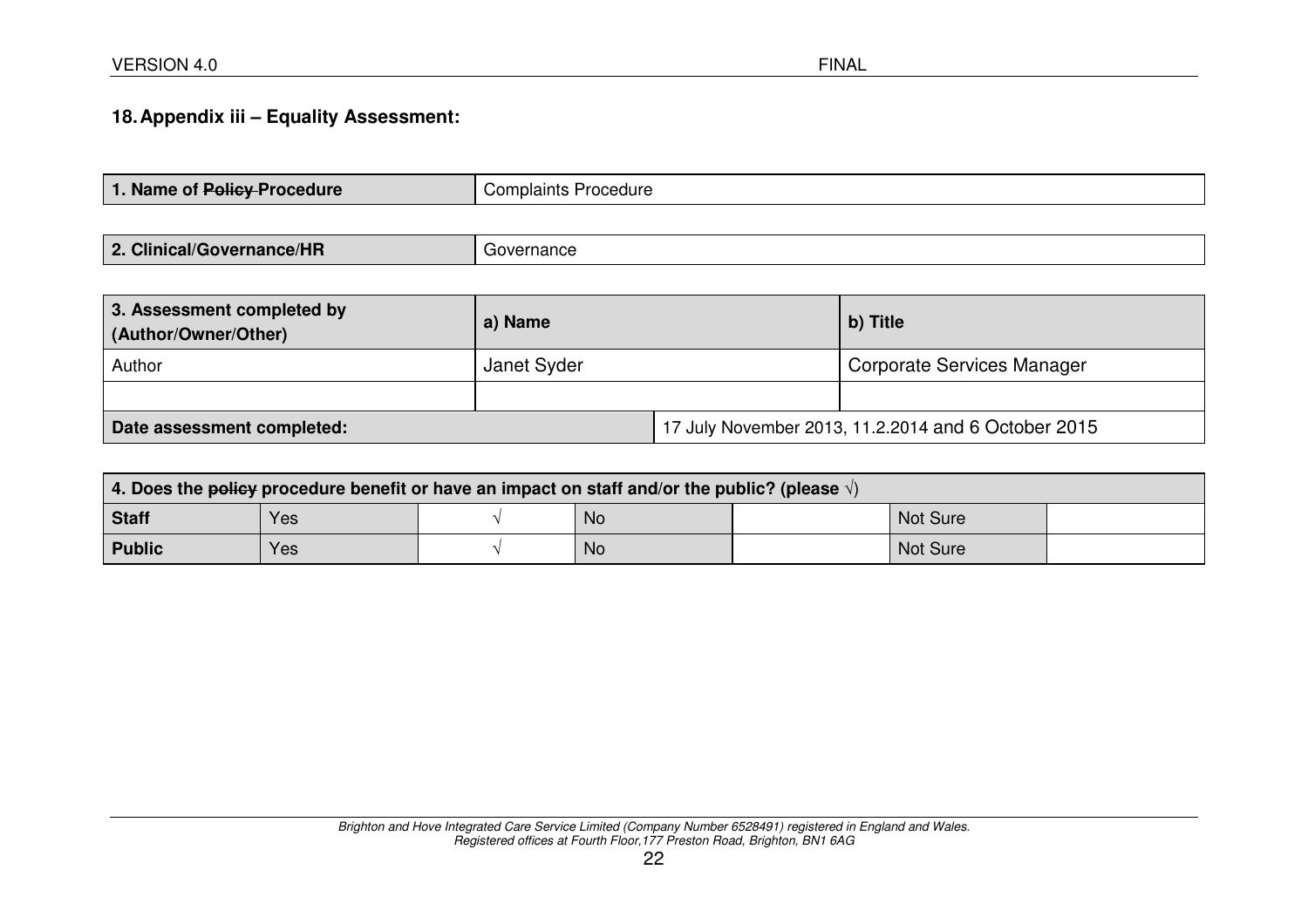| 5. Is there a Differential Impact?      |                                                                                                                                                                              |               |                                                                                            | 6. Is there concern?         |                                                                                                                                                                    | 7. Total Scores    |                |                |
|-----------------------------------------|------------------------------------------------------------------------------------------------------------------------------------------------------------------------------|---------------|--------------------------------------------------------------------------------------------|------------------------------|--------------------------------------------------------------------------------------------------------------------------------------------------------------------|--------------------|----------------|----------------|
|                                         | 5a) Is there any information or<br>reason to believe that the<br>operation of this procedure<br>would or does affect<br>groups differently?<br>Answer:<br>Yes/No/NA/Not Sure |               | 5b) How much information or<br>evidence is there?<br>Answer:<br>NA/ None/Little/Some/Major |                              | Has there been any concern<br>expressed by the public<br>or staff about the<br>operation of this function<br>or procedure?<br>Answer:<br>NA/None/Little/Some/Major |                    |                |                |
|                                         | <b>Staff</b>                                                                                                                                                                 | <b>Public</b> | <b>Staff</b>                                                                               | <b>Public</b>                | <b>Staff</b>                                                                                                                                                       | <b>Public</b>      | <b>Staff</b>   | <b>Public</b>  |
| Age                                     | 0                                                                                                                                                                            | $\mathbf 0$   | $\mathbf 0$                                                                                | $\mathbf 0$                  | $\mathbf 0$                                                                                                                                                        | $\mathbf 0$        | $\overline{0}$ | $\mathbf 0$    |
| <b>Disability</b>                       | 0                                                                                                                                                                            | $\mathbf 0$   | $\mathbf 0$                                                                                | $\mathbf 0$                  | $\mathbf 0$                                                                                                                                                        | $\mathbf 0$        | $\overline{0}$ | 0              |
| Gender reassignment                     | 0                                                                                                                                                                            | $\mathbf{0}$  | $\mathbf 0$                                                                                | $\overline{0}$               | $\mathbf 0$                                                                                                                                                        | $\mathbf{0}$       | $\mathbf 0$    | $\mathbf 0$    |
| civil<br>Marriage<br>and<br>partnership | 0                                                                                                                                                                            | $\mathbf 0$   | $\mathbf 0$                                                                                | $\mathbf 0$                  | $\mathbf 0$                                                                                                                                                        | $\overline{0}$     | $\mathbf{0}$   | $\mathbf 0$    |
| Pregnancy and maternity                 | 0                                                                                                                                                                            | $\mathbf 0$   | $\mathbf 0$                                                                                | $\mathbf 0$                  | $\mathbf 0$                                                                                                                                                        | $\mathbf 0$        | $\overline{0}$ | 0              |
| Race                                    | 0                                                                                                                                                                            | $\mathbf 0$   | $\mathbf 0$                                                                                | $\mathbf 0$                  | $\mathbf 0$                                                                                                                                                        | 0                  | $\mathbf{0}$   | 0              |
| Religion and belief                     | 0                                                                                                                                                                            | $\mathbf 0$   | $\overline{0}$                                                                             | $\overline{0}$               | $\mathbf 0$                                                                                                                                                        | $\mathbf 0$        | $\Omega$       | $\overline{0}$ |
| Sex                                     | 0                                                                                                                                                                            | $\mathbf 0$   | $\mathbf 0$                                                                                | $\mathbf 0$                  | $\mathbf 0$                                                                                                                                                        | $\mathbf{0}$       | $\mathbf{0}$   | $\overline{0}$ |
| Sexual orientation                      | 0                                                                                                                                                                            | $\mathbf{0}$  | $\mathbf 0$                                                                                | $\mathbf 0$                  | $\mathbf 0$                                                                                                                                                        | $\mathbf{0}$       | $\mathbf 0$    | $\mathbf 0$    |
|                                         |                                                                                                                                                                              |               |                                                                                            |                              |                                                                                                                                                                    | <b>Sub Total</b>   | 0              | $\mathbf 0$    |
|                                         |                                                                                                                                                                              |               |                                                                                            |                              |                                                                                                                                                                    | <b>Grand Total</b> | $\mathbf 0$    |                |
| 8. Priority                             |                                                                                                                                                                              |               |                                                                                            |                              |                                                                                                                                                                    |                    |                |                |
| <b>Grand Total Score</b>                |                                                                                                                                                                              | $\mathbf 0$   |                                                                                            | Priority (low, medium, high) |                                                                                                                                                                    | Low                |                |                |